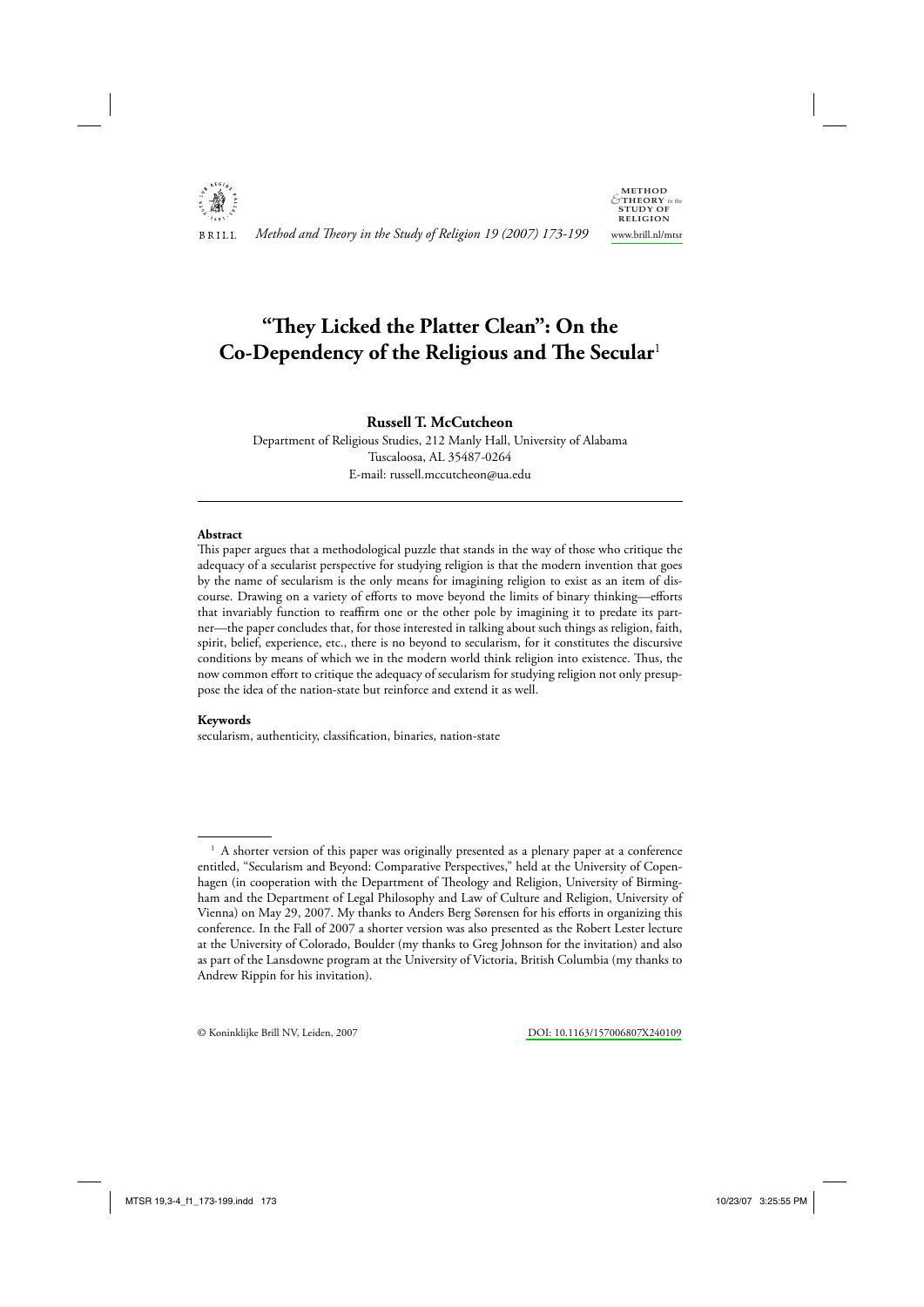#### 174 R. T. McCutcheon / Method and Theory in the Study of Religion 19 (2007) 173-199

A good part of the human predicament is always to be unaware of the mind's own generative powers and to be limited by concepts of the mind's own fashioning. (Doug- $\text{las } 1999: \text{xy}$ 

## $\mathbf{I}$

The day after he was fired in early November 2006, the U.S. Secretary of Defense, Donald Rumsfeld, had the following to say about the Iraq war:

I will say this-it is very clear that the major combat operations were an enormous success.... It's clear that in Phase 2 of this, it has not been going well enough or fast enough (MSNBC 2006).

What caught my attention in this quotation was the manner in which Rumsfeld took what some think of simply as a war and divided it between major and minor operations, thereby distinguishing between phase one and two. By means of this division, he made the war into two separate things, that, once conceived as distinct, could be treated differently from each other-in his case, one a victory and the other a nagging problem. As another example of this strategy, consider Dov Zakheim-a former chief financial officer who once worked for Rumsfeld at the Pentagon—who had the following to say about the war:

People will debate the second part, the second phase of what happened in Iraq. Very few are arguing that the military victory in the first phase was anything but an outright success. (Danner 2006: 82; emphasis added)<sup>2</sup>

Despite criticisms that it was overly optimistic to hang that "mission accomplished" banner behind President Bush during his speech from the deck of an aircraft carrier four years ago, this handy distinction proclaims that the mission was indeed accomplished—and that it was done so within only a few weeks and with very few U.S. deaths. All that's left, as they might say, is the mopping up. Of course, the fact that phase two's clean up has so far taken over four years apparently does not detract from the unequivocal success of phase one.

My point? Classification matters. Or, to put it a little more bluntly, we might say Divide et impera, for "divide and rule" aptly names the manner in which the designators "phase one" and "phase two" enable those on the politi-

<sup>&</sup>lt;sup>2</sup> For a transcript of the original, which aired on November 9, 2006, on Public Television's *The* NewsHour with Jim Lehrer, see http://www.pbs.org/newshour/bb/military/july-dec06/rumsfeld\_ 11-09.html (accessed March 8, 2007).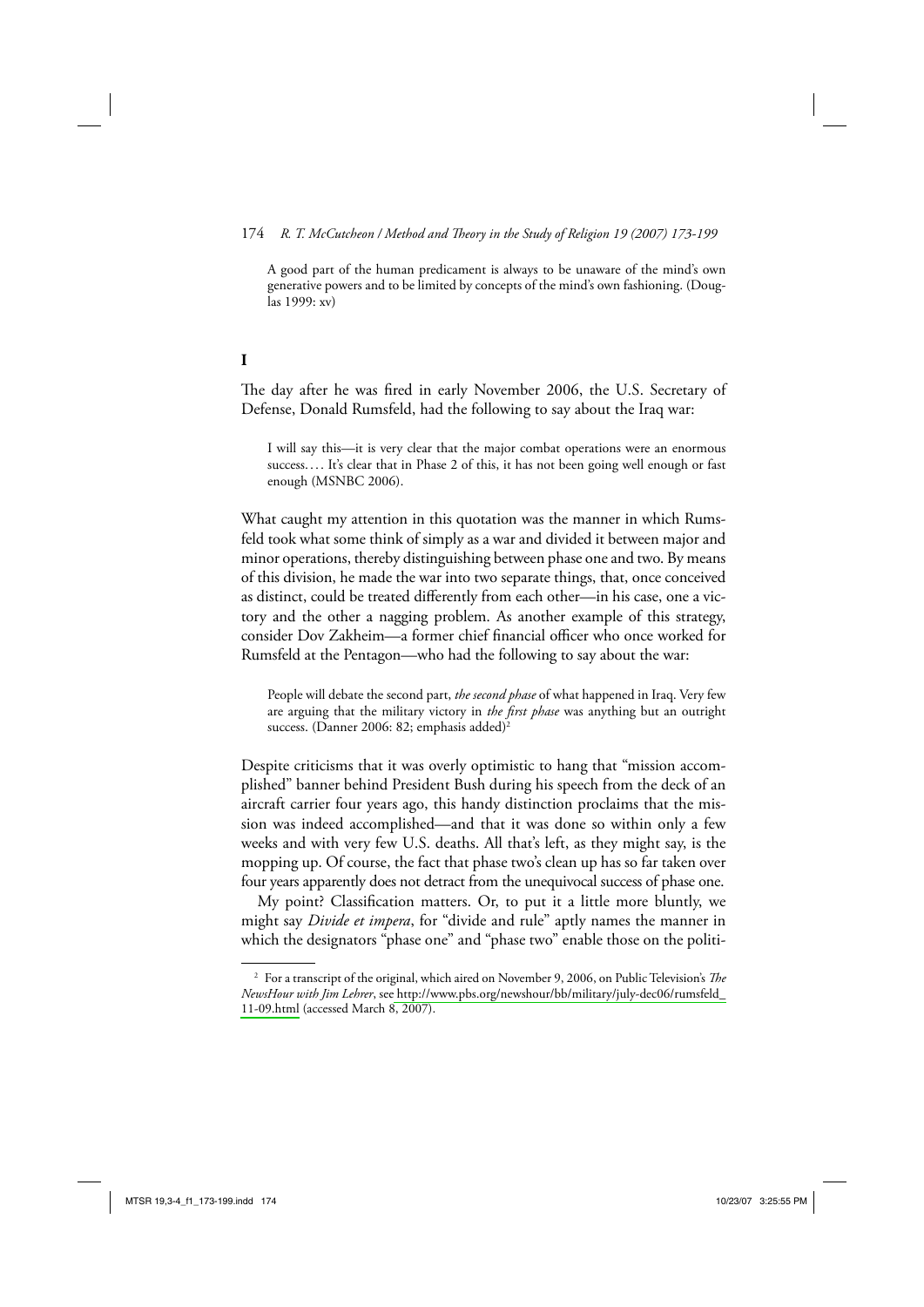cal right, commonly known in the U.S. as foreign policy hawks, to set the terms of the debate by silencing those who oppose their plans. To claims that the U.S. is losing the war they might reply, "What do you mean? We won it four years ago!" But before we rush to criticize those on the right, we likely ought to recognize that this strategic differentiation has uses all along the spectrum of practical interests, for even those on the left (i.e., the so-called doves) make use of this same handy device: "Yes, we won the war," they might say, "but through mismanagement and lack of planning we lost the peace" (e.g., Allawi 2007). This we could characterize as the friendly face of U.S. nationalism, for distinguishing between the war's various phases allows the doves to, as the old saying goes, have their cake and eat it too: they can now criticize the Bush administration while yet agreeing with it on the unquestionable right of the U.S. to use pre-emptive, coercive violence to universalize its local interests-it's just that hawks and doves differ on when, where, and how to do it.

With a deferential nod to Michel Foucault's thoughts on the interconnected nature of knowledge and power we might therefore say that, instead of being a neutral act of passive recognition, practical interests attend the act of distinguishing a "this" from a "that." To illustrate this point further, consider another timely example: as part of their effort to oppose President George W. Bush's early 2007 "troop surge" in Iraq, Democrats quickly renamed it an "escalation"a term that, for many Americans, still carries with it a powerful anti-war connotation that was acquired during debates over the Vietnam War, suggesting the waste of sending fresh, young lives after those already so tragically lost. And, as might be expected, the White House was quick to reply, for the U.S. Secretary of State, Condoleezza Rice, soon re-named it yet again. During her January 11, 2007, testimony before the Senate Foreign Relations Committee, Rice said: "Now, as to the question of escalation, I think that I don't see it, and the President doesn't see it, as an escalation. What he sees...." At this point, Sen. Chuck Hagel (Republican, Nebraska) interrupted and asked: "Putting 22,000 new troops, more troops in, is not an escalation?" "I would call it, senator, an augmentation," Rice replied. Though perhaps subtle, these distinctions are important; for ask any plastic surgeon and you will see that an augmentation suggests merely enhancing what one already has; putting your best foot-or any other body part-forward, as they say. Phase one and phase two; surge, escalation, and augmentation-social interests are encoded in these terms, their use helping to make it possible to conceive, promote, or even contest different attachments and arrangements, all depending the manner in which one wishes to name, divide up, and thereby organize the generic world of human doings.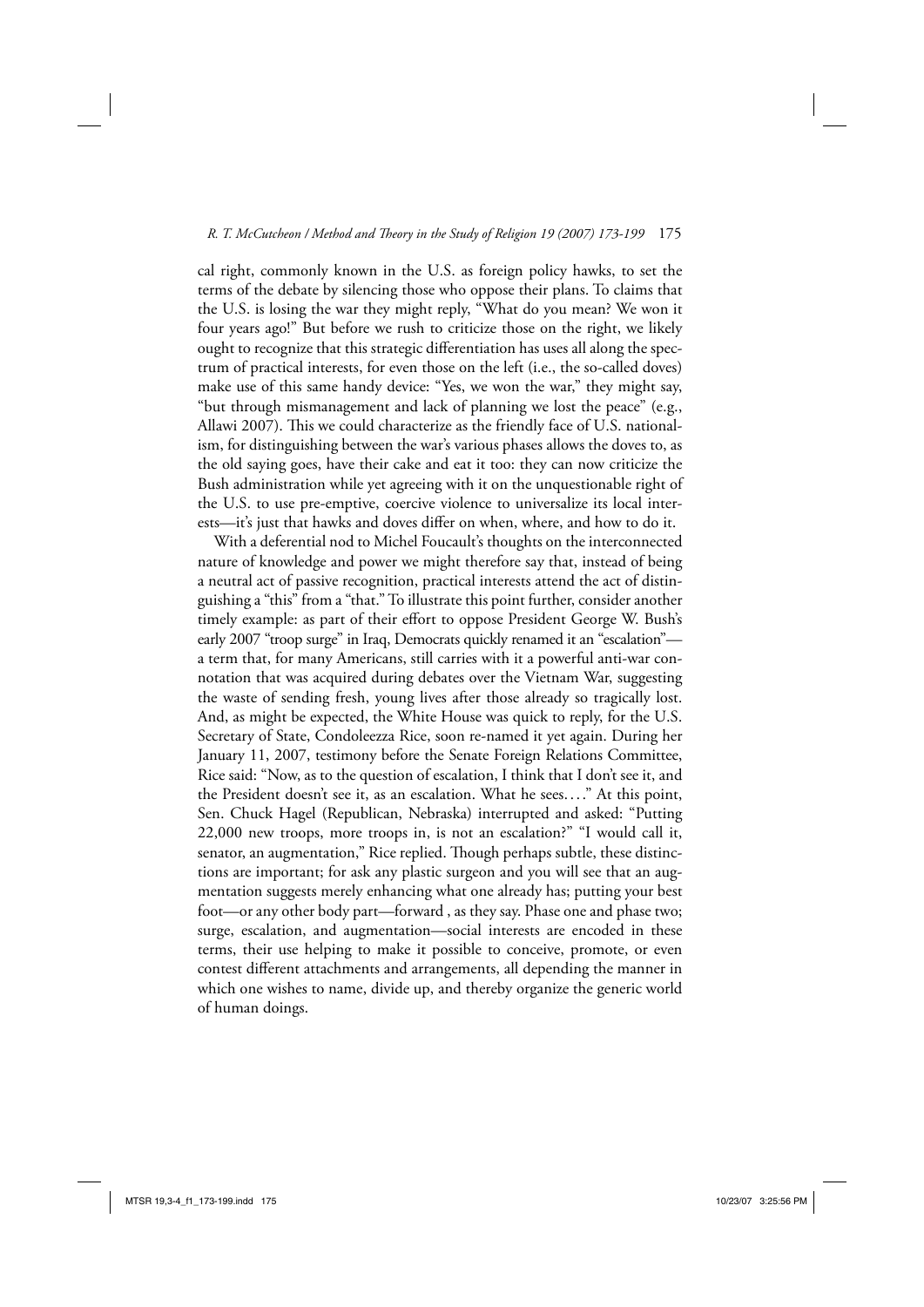If these politically charged opening examples leave the impression that all we're dealing with is mere jargon, then consider the work of the anthropologist, Brian Spooner (1986), who, in an article on the authenticity of Oriental carpets, argued that *ad hoc* criteria, fueled by the social and material interests of carpet dealers (and not weavers), were invented and applied to regulate a rug's exchange value. But perhaps the most important part of his argument is that such regulatory mechanisms as criteria for authenticity and the so-called experts to implement them were devised only after the Industrial Revolution made possible the mass-production of carpets. Spooner therefore concludes that, prior to that time, there was no such thing in the natural world as an "authentic Oriental carpet." That is, prior to the development and use of criteria driven by newly emergent practical interests there was no reason, and thus no way, to distinguish the supposedly genuine article from a cheap imitation. Instead, a wide variety of locally woven floor coverings, traced to a part of the world once known as Persia, were used by those who made them or were considered family heirlooms destined either for a dowry or saved for that rainy day when they could be traded locally for other goods.

Spooner's analysis nicely demonstrates that distinctions-in this case between authentic and fake, pristine original and degraded copy-are elements of economies of signification. In the case of Oriental carpets, it is an economy with a dramatic increase in supply that was made possible by technological innovation. Criteria of authenticity, we see, therefore function like a trade tariff, helping to protect investments (i.e., by regulating such things as value, authority, or prestige) by governing an otherwise competitive system of exchange; after all, should I be dealing in such carpets, I would undoubtedly have a stake in not any old rug being equally valued to those that I had brought to market. We also see that, if there is no such thing in the realm of empirical objects as an authentic Oriental carpet, then all we have to study are people putting their contestable preferences into practice by means of classification systems that, when policed with sufficient muscle, turn a mere rug into something you wouldn't dare walk on.

Classification, then, is hardly mere jargon. Neither is it simply the passive recognition of already existing values and identities. Instead, it is evidence of both prior interests and upcoming consequences.

Moving from carpets to people, from managing value to managing identity, we arrive at one of the premises of the social theory that I am suggesting we bring to the study of religion's relation to the political as well as the sacred's relation to the secular: it is only in response to previously unknown difference, and by means of the conventions that we concoct and which suit our pur-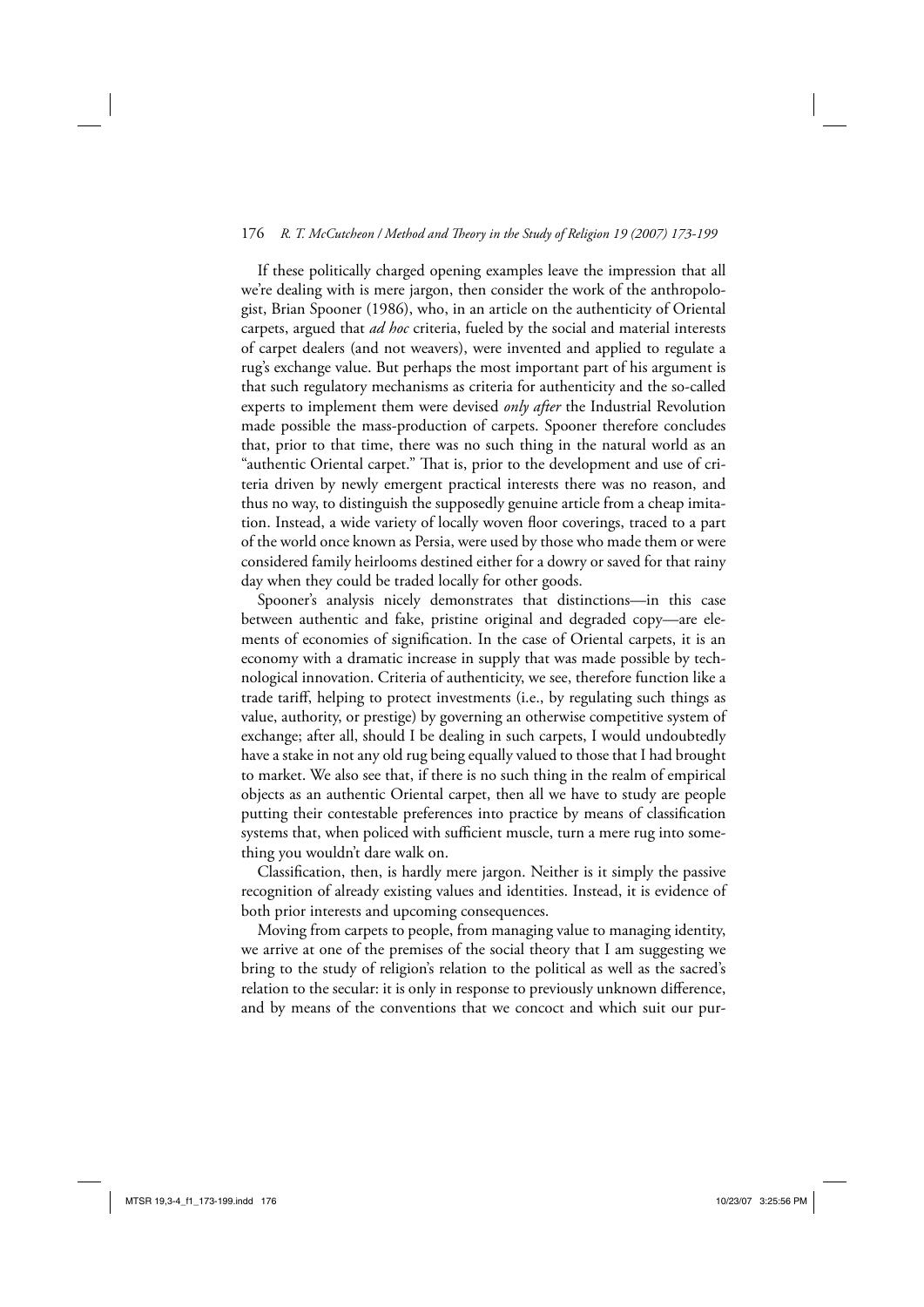poses, that people attempt to exert some control over the unwieldy economies of social affinity and estrangement in which they happen to find themselves. Prior to some unanticipated social change, such systems of management (e.g., criteria for group membership) were therefore unimagined because they were not required. And the concocted convention that ought to attract our attention is the very pairing of religion with political, the sacred with the secular.

As an initial example of this, consider the case of what Bruce Lincoln refers to as a "minor skirmish," in 1930s Swaziland, between local leaders and British colonial administrators. Quoting the account by the Africanist, Hilda Kuper (1947: 103-4), Lincoln describes how the British plan to build an airstrip on Swazi territory was thwarted by Sobhuza II, the Swazi King (1899-1982). As phrased by Kuper, the Swazi people resented the idea of sacrificing some of their own land for such a landing strip: "Why Native Areas and not a European farm? [they asked]. Who would benefit from a 'fly-machine'? Why do white people always speak of generosity and yet take everything and give nothing?" (Lincoln 1989: 27). Whether or not the location identified for the airfield had already been noteworthy to the locals, at least on this occasion it became significant that, on the site where the strip was to be built, a royal village had once existed, where a prior Swazi King had, under the shade of a tree, apparently once "met in debate." As observed by Lincoln, whatever its prior significance, this story of the tree was on this occasion useful, for

[t]o prepare the ground the tree would have to be removed. On their [i.e., his counselors'] advice the King said that the ground could be used if the tree were not touched. There have since been negotiations to buy land from a European (Lincoln 1989: 27l quoting Kuper).

In a setting where two sets of interests were vying for control over one generic space, each seeking to signify it in a novel manner and thereby make it into a different *place* (using these two locative terms somewhat differently from de Certeau),<sup>3</sup> a tale of origins, which set the space apart, became a tactical tool used by one side to prevent the other from realizing its competing interests. Or, as Lincoln concludes: "Here, under the pressure of events, actors sought

<sup>&</sup>lt;sup>3</sup> For Michel de Certeau (1988: 117), "space" (espace) signifies a system of order as it is put into practice by creative agents with varied interests, as opposed to "place" (lieu), which signifies the system of order in its static or ideal sense—its pre-use phase. Instead, I am using "space" somewhat like Mary Douglas uses "matter"-to name a domain prior to its signification. Of course, that such a naming is itself an act of signification goes without saying; "space" is therefore used merely to draw attention to the fact that various senses of "place" are not natural or necessary.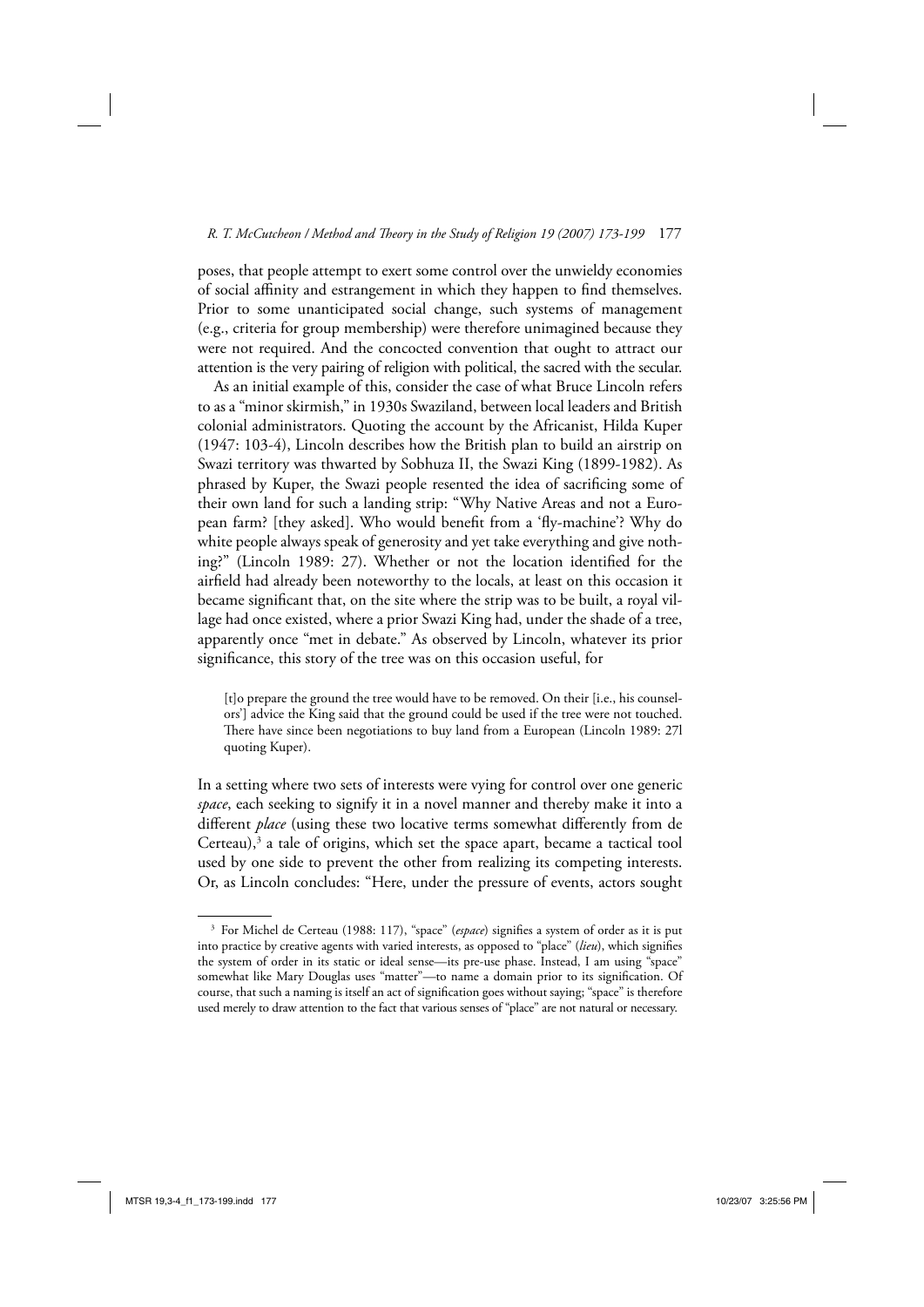and found a story from the past that could serve interests in the present" (27). Without the "pressure of events"—i.e., an unexpected competing group seeking to make alternative use of this land, much like a competing dealer seeking to maximize the value of a rug woven elsewhere-it seems unlikely that the tree, because of the tale of the royal meeting, would have stood out as selfevidently significant to the locals. Therefore inquiring whether or not the tree actually ought to have been classed as unique, distinctive, and significantin a word, sacred—entirely misses the point of its social utility on this occasion.

The Iraq war's two phases, the difference between an escalation and an augmentation, the authenticity of a carpet, as well as the Swazi origins tale of the shady tree, all have direct bearing on the question that prompted this essay: "whether secularism as political doctrine provides an adequate perspective for approaching the contemporary challenges of religion in politics."4 Because I was invited to speak as part of an opening panel on the theoretical, analytical, and methodological puzzles that are involved in, as the conference's title put it, going "beyond secularism," I would like to try to make explicit and thereby problematize the assumptions contained not in secularism but, instead, in the very question that was posed to us.

Much as it would be a mistake to become preoccupied with determining whether the shady tree really was sacred, the issue is not whether secularism is or is not an adequate perspective for approaching the topic of religion and politics. Instead, I propose that the modernist invention that goes by the name of secularism is in fact religion's alter-ego (see Arnal 2000, 2001), that it is the only means for imagining religion even to exist, because "the religious" and "the secular" are, as my friend Willi Braun has phrased it, co-dependent categories. To put it another way, for those interested in talking about this thing that goes by the name of religion, that is somehow presumed to be distinguishable from that other thing that we commonly know as politics-the one premised on private experience and the other on public action—then there is no beyond to secularism. For just as the discourse on the shady tree was possible only in the midst of a paired set of interests-one local, the other colonial-so too the conceptual pairing of the secular with the category religion provides the intellectual and social conditions in the midst of which, as phrased by Talal Asad, "modern living is required to take place" (2003: 14). Moreover, in keeping with my opening example of hawks and doves differing over the war's

<sup>&</sup>lt;sup>4</sup> Quoting from the conference website, http://www.ku.dk/satsning/Religion/sekularism\_ and\_beyond/index.asp (April 16, 2007).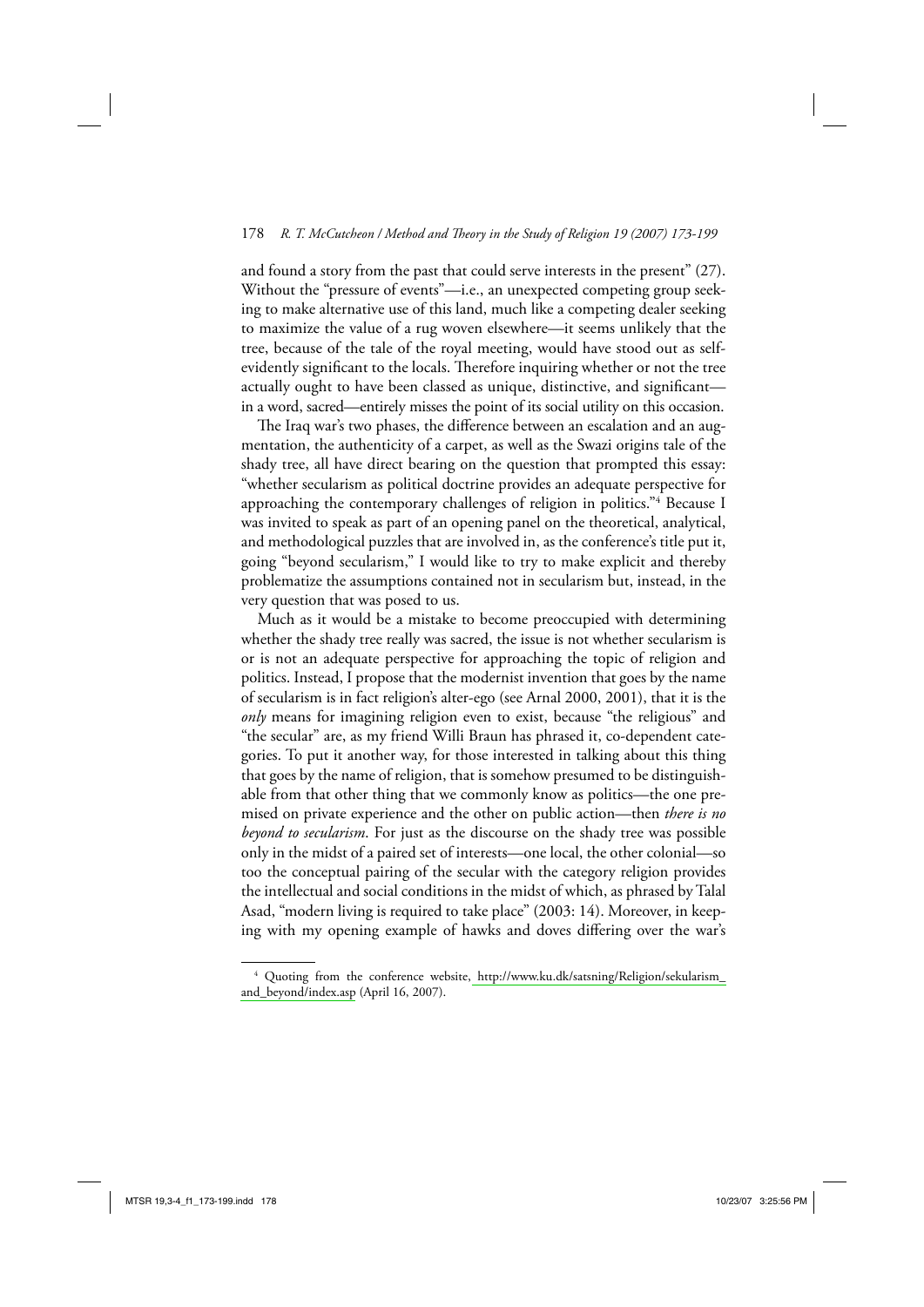phases yet still agreeing on the universal nature of their shared local interests, attempts to assess the adequacy of secularism for studying religion not only presupposes the existence of the secular, but also effectively reproduce that location where this act of assessment—an act constitutive of our modern living-is taking place, the site made possible by these categories' use: the liberal democratic nation-state.

## $\mathbf{H}$

In entertaining this thesis we need to keep in mind Emile Durkheim's basic, though crucial, insight (nicely exemplified in Lincoln's tale of the airstrip and shady tree) that sacredness is a contingent attribute that results from actors choosing to implement sets of negotiable social rules; after all, as he famously defined it, people, places, actions, and things are sacred not because of some inner quality expressed or manifested in the world but, instead, because they can all be "set apart and forbidden"—highlighting both *placement* and *regula*tion, activities that beg us to inquire just who did this setting apart, for what reason, and apart from what or whom. Asking such questions is therefore premised on our post-Durkheimian ability to entertain that, just as with early anthropological studies of other peoples' use of such designators as "clean" and "unclean," our "religious" and "secular," our "sacred" and "profane," do not name substantive or stable qualities in the empirical world, one predating the other or one superior to the other.<sup>5</sup> Instead, much as with "hawks" and "doves" or "authentic" and "fake," they are mutually defining terms that come into existence together—what we might as well call a binary pair—the use of which makes a historically specific social world possible to imagine and move within; a world in which we can judge some actions as safe or dangerous, some items as pure or polluted, some knowledge as private or public, and some people as friend or foe. For only in the midst of the contest over the local Swazi and colonial British interests did the otherwise unremarkable tree become an item of discourse, thereby providing a basis for judging the airfield's construction as allowable or not

<sup>&</sup>lt;sup>5</sup> Keeping in mind Mary Douglas's biting critique of Durkheim exempting his own society's cherished truths (i.e., science, mathematics, etc.) from his own social analysis (see the Preface to the first edition in Douglas 1999), we could say that the fact of our being able to look upon the familiar with the same Durkheimian eyes that we use to see the strange is evidence of the limitations of his original work as well as its profound influence on subsequent theorists.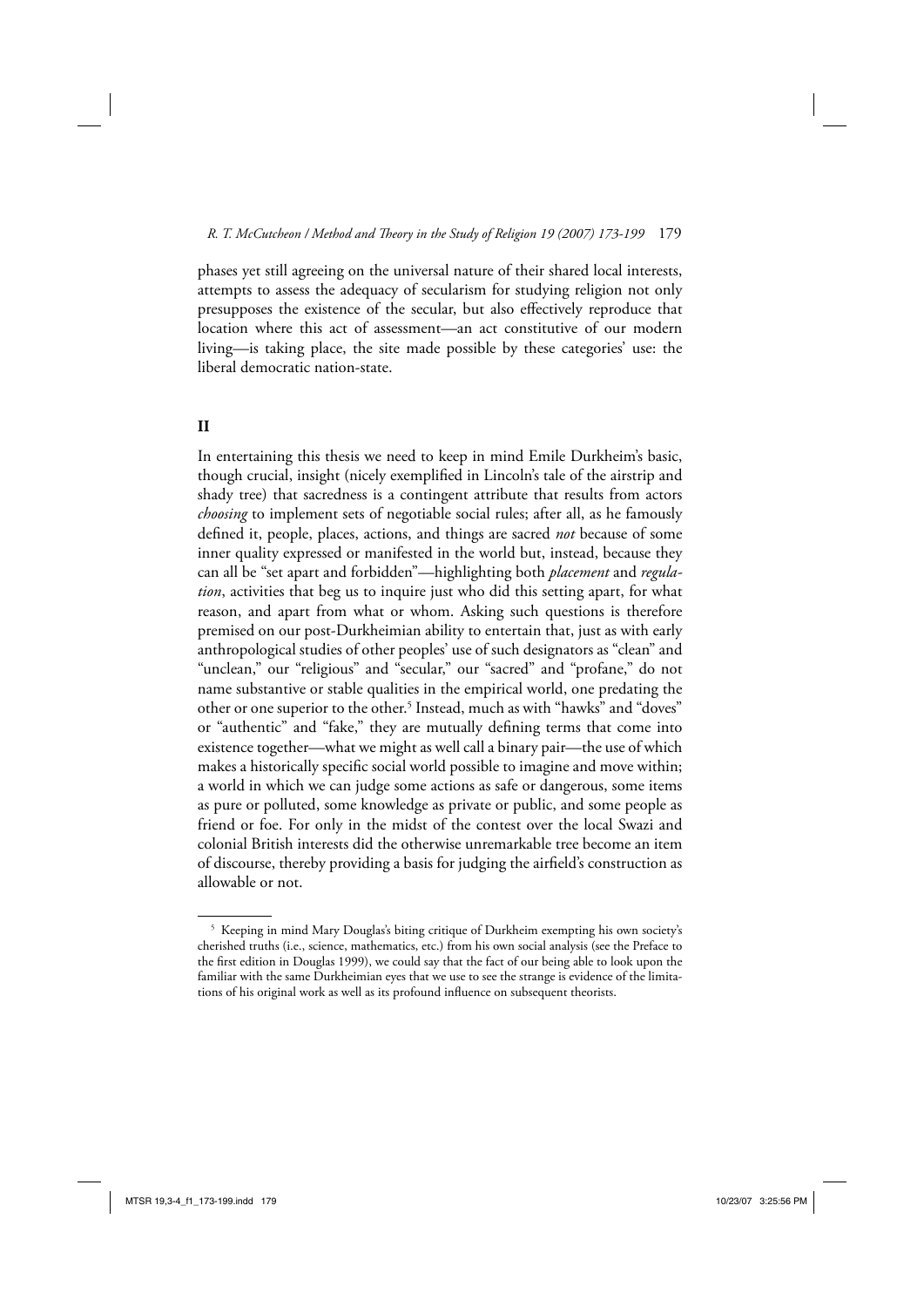A point that we should take away from these opening examples is that social groups use a variety of local devices to navigate decisions over which of the many items of the empirical world get to count as significant and thus memorable. We would therefore be wise to avoid either universalizing or concretizing these devices, as if an "authentic Oriental carpet" were an actual empirical item that we could hold, making "authenticity" a cross-cultural criterion of universal applicability. Instead, as already identified, for those who trade in such carpets, "authenticity" is an insider discursive term, shorthand for a set of interests (or, as Claude Lévi-Strauss might have put it, a bundle of relations) within which they move—it is not a scholarly, analytic category.

To make this point, consider the now widely used, and thus taken for granted, conceptual pairing of citizen/foreign national. Although it may be correct to assume that "[s]ocial classification is a cultural universal, and categorical differences are coeval with human history" (Lie 2004: 13), as John Lie immediately goes on to observe, we would be doing rather sloppy history if we assumed that the means by which we do this in the modern nation-state were representative of all such social techniques. We therefore cannot elevate our local "citizen/foreign national" distinction to the status of an analytic category quite so easily. For, as he phrases it, despite the "impulse to classify and categorize people" being in evidence in as early a work as Herodotus's *History*, this does not mean that this ancient conception of social identity was the same as our sense of identity being "involuntary and inclusionary... based on descent and commonality."<sup>6</sup> So, although we may offhandedly talk about "citizens of ancient Rome," as scholars we likely ought to be careful to clarify that, when using it as an cross-cultural analytic tool, we are not employing "citizen" in the same fashion that we do when making claims about our own social identity today (e.g., "I am a Canadian citizen").<sup>7</sup> Whether "citizen" is malleable enough to be retooled in this fashion is, of course, an entirely separate question-after all, not all local terms of self/other-classification can equally be elevated to the status of cross-culturally useful analytic term.

Returning from citizen/foreigner to binaries of more direct relevance to our field, we can say that if we are willing to take Mary Douglas's advice-"anyone who would follow Durkheim must give up the comfort of stable anchorage for his [own] cognitive efforts" (1999: xvii)—then we must be prepared to enter-

<sup>&</sup>lt;sup>6</sup> I am grateful to Mark Juergensmeyer for pointing out Lie's interesting book.

<sup>7</sup> A similar point is often made when teachers prompt their students to be careful and not simply assume that the south Asian term "caste" can be completely described in terms of the economic designator "class."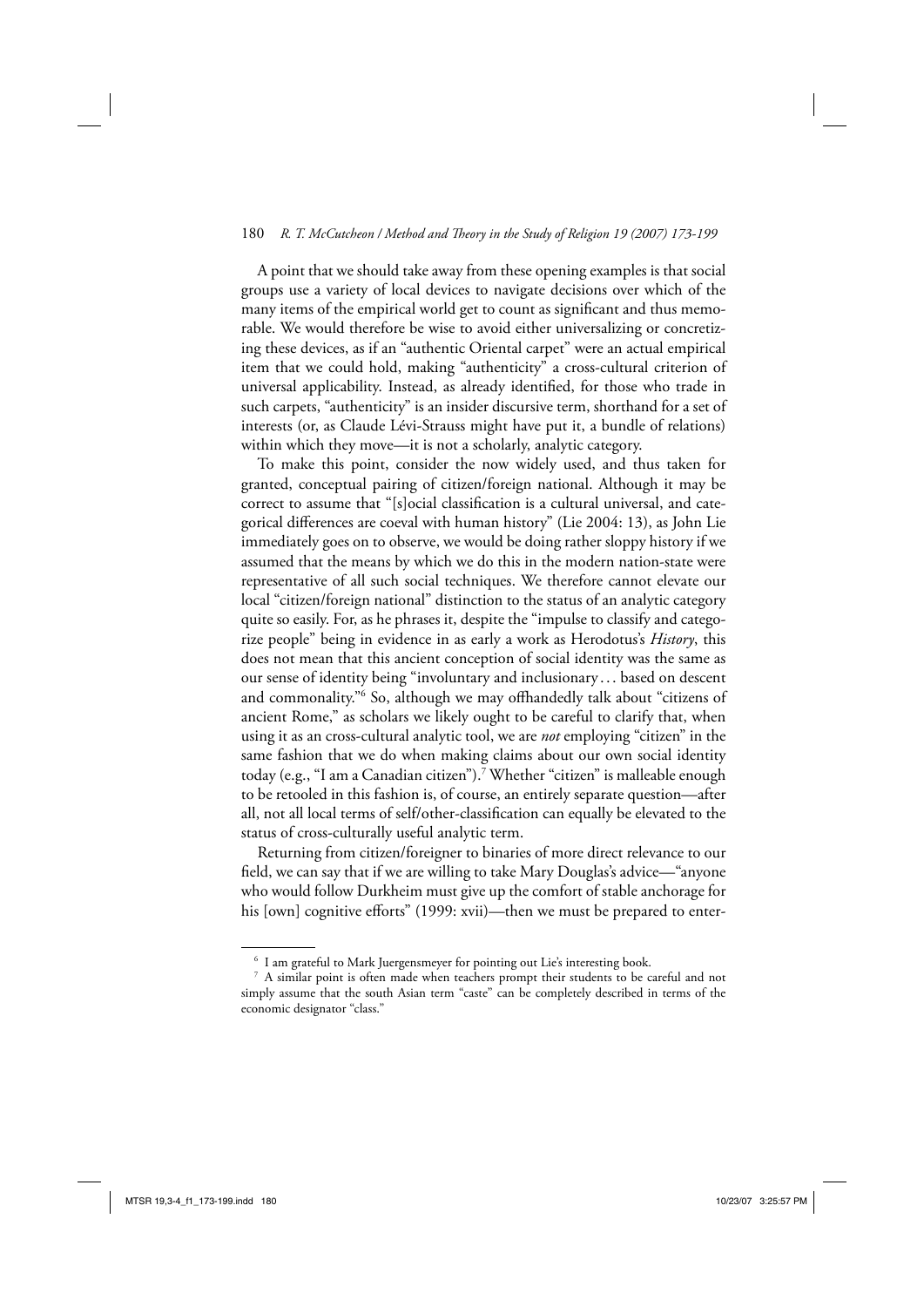tain that our own "religious" and "secular" are, for our purposes as scholars, folk or phenomenological categories. No doubt, they will continue to be useful in our scholarly description of some people's world-making activitiesactivities taking place in the very groups that we in the modern liberal democractic world inhabit, as well as those elsewhere who, for whatever reason, have adopted (or, possibly, been forced to adopt) these social techniques. However, without careful retooling, they are not analytic categories helpful in accounting for the creation, the successful reproduction, and the export of the worlds that their use has made possible. This very point is nicely made by John Bowen in his new book, Why The French Don't Like Headscarves (2007). Referring to the French term "laïcité," only roughly translated as "secularism," he observes that, although French politicians may speak of laïcité as a causal agent or explanatory principle, "[it] does not... serve as a useful analytical tool. It makes no sense for a social scientist or historian to ask, 'Does this policy reinforce laïcité ?" (2007: 2). Why? Because, as he points out, "there is no historical actor called 'laïcité': only a series of debates, laws, and multiple efforts [on the part of various social participants with differing interests] to assert claims over public space" (33).

One might respond to this line of thought by suggesting that I have obviously not done my history well enough, since, as it was phrased to me at the conference where this paper was first presented, the Achaemenids had the church/state, or religious/political, distinctions long before the turn of the era. However, I would reply that my historical critic was guilty of not doing his own history nearly well enough! For this ancient empire predated the invention not only of the category religion's linguistic precursors (which, notably, themselves did not *mean* religion as we know it) but also the modern (i.e., post-seventeenth century) word/concept, making it historically inaccurate to project our local term backward in time so as to conclude that whatever social divisions they may have employed can adequately be described as a "separation" of church and state." Whether or not the divisions of authority, labor, and resources within this ancient empire had points of similarity to our own system of division is, of course, an entirely separate question. Such a question can, of course, be answered, but only by devising a theoretically-based comparative framework in terms of which the divisions of social space in their society that attract our interests can be juxtaposed to our own-a framework that must be something other than an imperial elevation of either their or our local as if it is necessarily universal. After all, despite the old saying, apples and oranges are indeed comparable, just not in terms of their appleness or their orangeness. Instead, they can be placed alongside each other in terms of their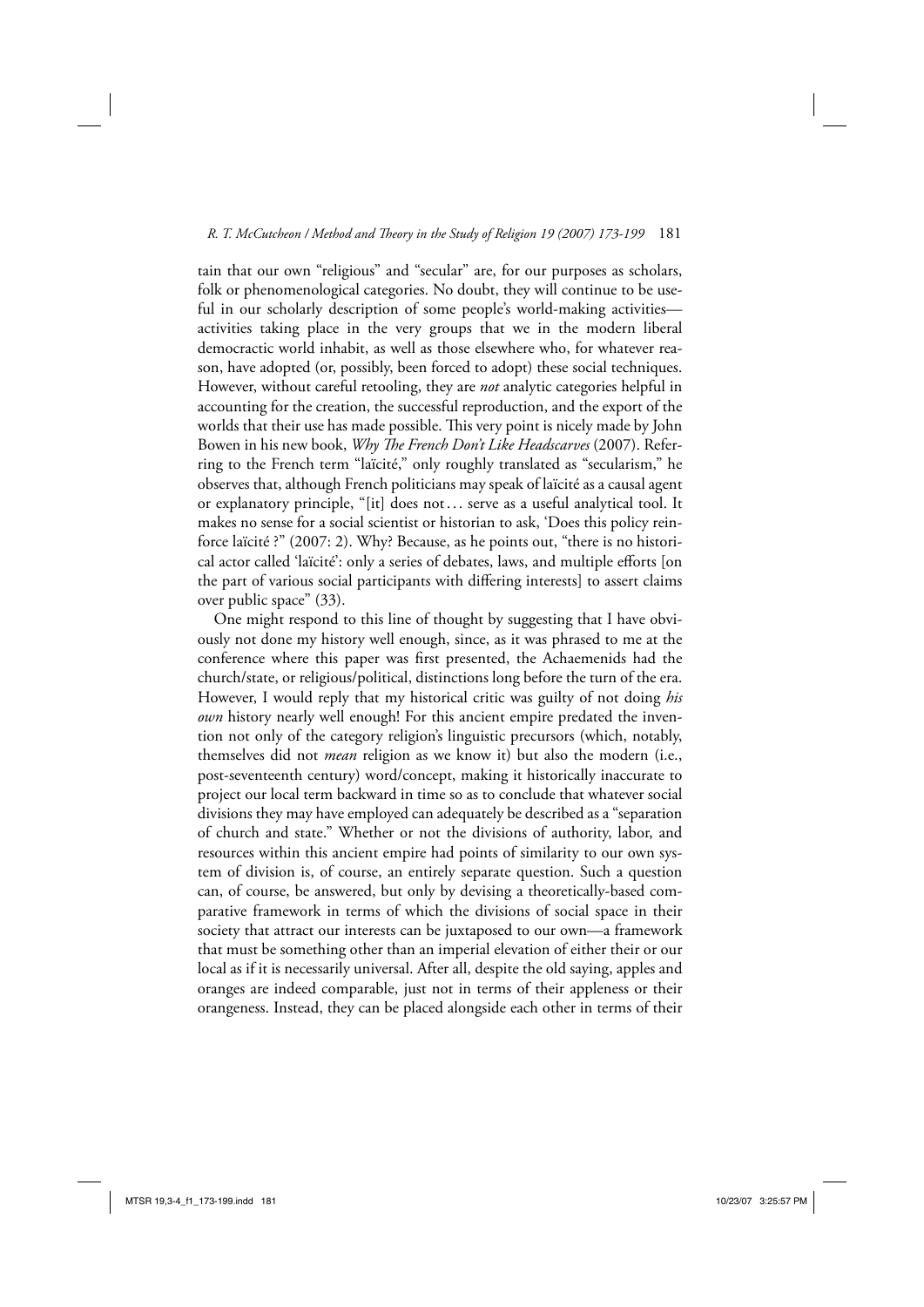both being instances of some higher order concept that regulates and organizes some of their similarities and differences, such as the classifier "fruit" (a point that I recall William Paden making during his oral presentation at the IAHR Mexico City meeting in 1995).<sup>8</sup>

So, regardless of particular claims about the Achaemenids, perhaps my thesis concerning the co-dependency of the sacred and the profane is not nearly as controversial as I think; if so, then I'd like to press this point even further by asking readers to entertain that the same can be said about those other pairings commonly found in our field, such as belief/practice, experience/expression, essence/manifestation, and faith/institution. Sadly, too many scholars fail to take this additional step and, instead, subscribe to a position long associated with the American psychologist, William James: while agreeing that our Latinderived term "religion" is an historical invention, they nonetheless presume that it points to pre-social and thus universal sentiments that go by such names as belief, faith, and experience. As an example of this common position, consider an article on African religions in Blackwell's A Company to Philosophy of Religion.<sup>9</sup> There, we read the following:

Not only is the word "religion" not an African word...- but also... it is doubtful whether there is a single-word or even periphrastic translation of the word in any African language. This does not mean, of course, that the phenomenon itself does not exist among Africans. One might have something without being given to talking about it (Wiredu 1997: 34).

There may be no more succinct example of the widespread failure of historical consciousness among scholars of religion. For as we see here, while acknowledging that the word "religion" is a contingent element introduced into a social world from outside, the concept or the phenomenon to which it points has no such history, for it somehow pre-dates language and culture. Only by assuming the existence of such an extra-discursive, Platonic realm, could this author acknowledge the historicity of the term "religion" while yet concluding that Africans, who do not traditionally possess the word, nonetheless "are preeminently religious, not even knowing how to live without religion."

<sup>&</sup>lt;sup>8</sup> For example, consider Fasolt's fascinating paper (2004b), in which he uses the scholarly categories of sacred/profane (understood as devices humans employ cross-culturally to address the inevitable gap between knowledge of self and knowledge of other/Reality [17-19]) as the organizing rubric to compare the social role of the modern church/state separation to the medieval clerics/laity division of authority.

<sup>&</sup>lt;sup>9</sup> Portions of the following two paragraphs are reproduced in McCutcheon forthcoming.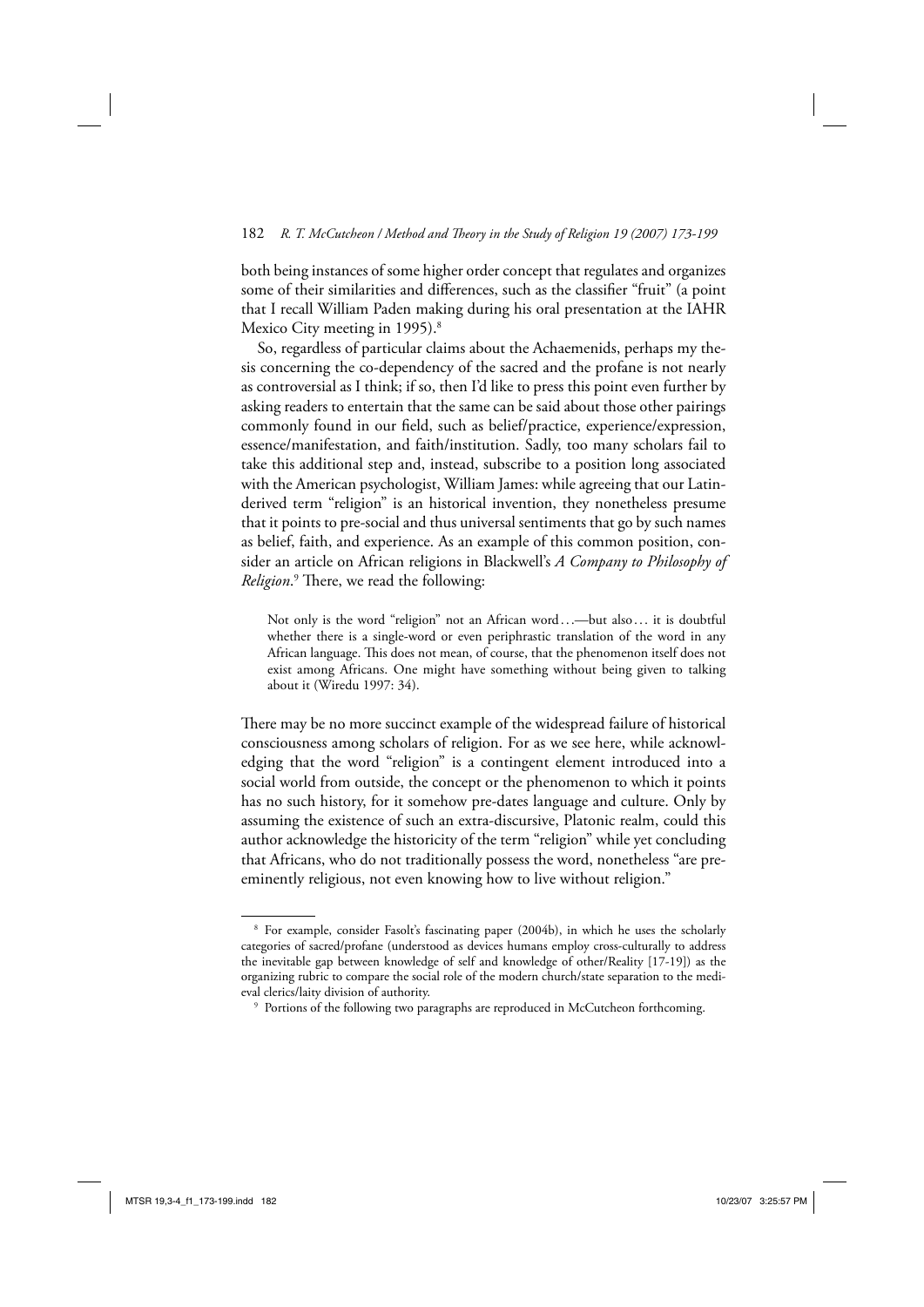So, having been initially encouraged by this author's recognition of the historical nature of our categories, I was rather disappointed when his philosophical idealism made its appearance—not only in his claims about some religious object that predates language but also in his use of the descriptor "Africa" as if it pertained to an essential trait shared by all (or at least some) who happen to call this continent their home. I likely do not have to persuade readers that there is something at stake when scholars too quickly homogenize the many Africas that can otherwise be classified as different-a point that was nicely made in a public lecture at my own university not long ago. Despite its apparent continuity in geographic space, we were reminded by the lecturer that the many different languages, ethnic groups, and cultures quickly confounds any attempt to discuss sensibly what a previous generation might have generalized as "the African mentality" or "the African mind." But having been persuaded by this caution not to overlook matters of difference, I was struck by how quickly our lecturer then began describing the traits of this thing she called "the cosmos of African traditional religions." What happened, I wondered, to the caution about the perils of essentialism? How did matters of empirical difference so quickly give way to cosmic similarity? Or, as one of my Department's students asked following the talk, how was she able to use such terms as "myth" and "ritual," not to mention "religion"—terms that were first applied to Africa by colonialist outsiders- to describe what our lecturer understood to be Africa's authentic, pre-colonial patterns of living?<sup>10</sup>

The answer that my student received from our lecturer was informed by much the same stance as that which was adopted by the previously quoted scholar of African religions: he was told that we had no choice but to use such Greek and Latin-based English terms because, were we to call such things as religion by the local names, well, none of us attending the lecture would understand it. It strikes me that—much as in the case of the scholar citing the Achaemenids-such an answer improperly ontologizes our nomenclature. Appealing to George and Ira Gershwin's onetime popular song ("Let's Call the Whole Thing Off" [1936]), one could say that this amounts to the old "you say tomato; I say tomahto" view of classification. Apparently, or so our lecturer told us, based on common sense we know that, regardless what we call its contents, and even if we do not have names for it all, we somehow

<sup>&</sup>lt;sup>10</sup> The student remarked later that among the things said by the speaker that struck him as curious was her use of the notion of "checks and balances"—which he understood as a particularly modern, American way of talking about governmental process and regulation-to describe the workings of authority within pre-colonial African traditional society.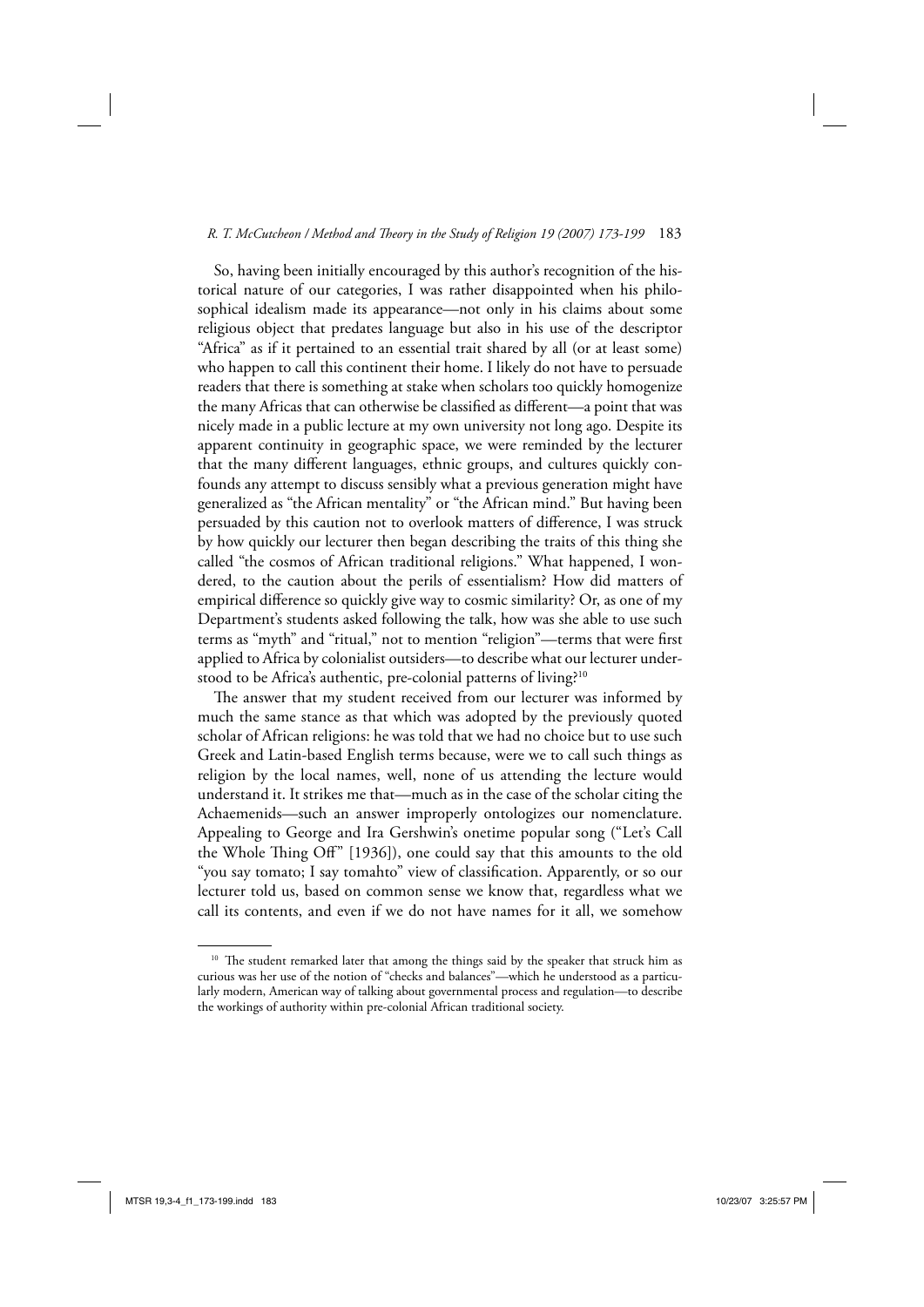know that the garden not only contains a variety of distinguishable items but that we can all agree on what to pluck as weeds and what to eat in our mixed greens.

However, when it comes to scholarship, this common sense view of classification is problematic, for it overlooks what we learned from Oriental carpets and the tale of the shady tree. Names and identities are not neutral and thus inter-changeable descriptors of stable items in the natural world. Instead, they are devices that we use and argue over while making a world that suits our differing purposes. Given that I was just talking about tomatoes, allow me to press this point by considering the 1893 U.S. Supreme Court case of Nix v. Hedden (149 U.S. 304) in which Mr. Edward Hedden, tax collector for the port of New York, was sued to recover taxes paid, under protest, on tomatoes that several gentlemen named Nix (presumably family members) had imported from the West Indies in the Spring of 1886. Because the U.S.'s Tariff Act of 1883 imposed a duty on importing "vegetables in their natural state, or in salt or brine," there was obvious advantage to defining tomatoes as a fruit, especially given that the act stated that "[f]ruits, green, ripe, or dried... [are] not especially enumerated or provided for in this act." The outcome of the case? Regardless the well-known botanical classification of tomatoes as a fruit (given that they contain a plant's seeds and are not themselves the edible seeds, roots, stems, or leaves of plants), for the purposes of trade and commerce their identity in "the common language of the people" won the day. For, as Supreme Court Justice Horace Gray explained succinctly, we don't eat them for desert.<sup>11</sup>

What lesson do we learn from this episode in the exercise of judicial choice? Well, there are several, some of which are likely well-known to anyone with even a passing familiarity with how we study meaning-making in light of structuralism and post-structuralism. First, because I have no idea how to determine whether there is some real thing out there to which the English term "tomato" naturally applies, we can at least say that we are able to conceptualize and then exchange an item in the natural world *as* a tomato only once it is named as such. Second, naming some item as a this and not a that,

<sup>&</sup>lt;sup>11</sup> Of course, such debates are neither limited to North America nor the nineteenth century. For example, consider the European Union's Council Directive 2001/113/EC (December 20, 2001), involving the sale and export of fruit jams, jellies, marmalades, and purées. Under this agreement, carrots (not to mention rhubarb and sweet potatoes) can be defined as a fruit—why? Apparently because carrot jam is a Portuguese delicacy! See Annex 3.A.1 of the Official Journal of the European Communities for the full text (which can be found at: http://eur-lex.europa.eu/ LexUriServ/site/en/oj/2002/l\_010/l\_01020020112en00670072.pdf [accessed on June 4, 2007]).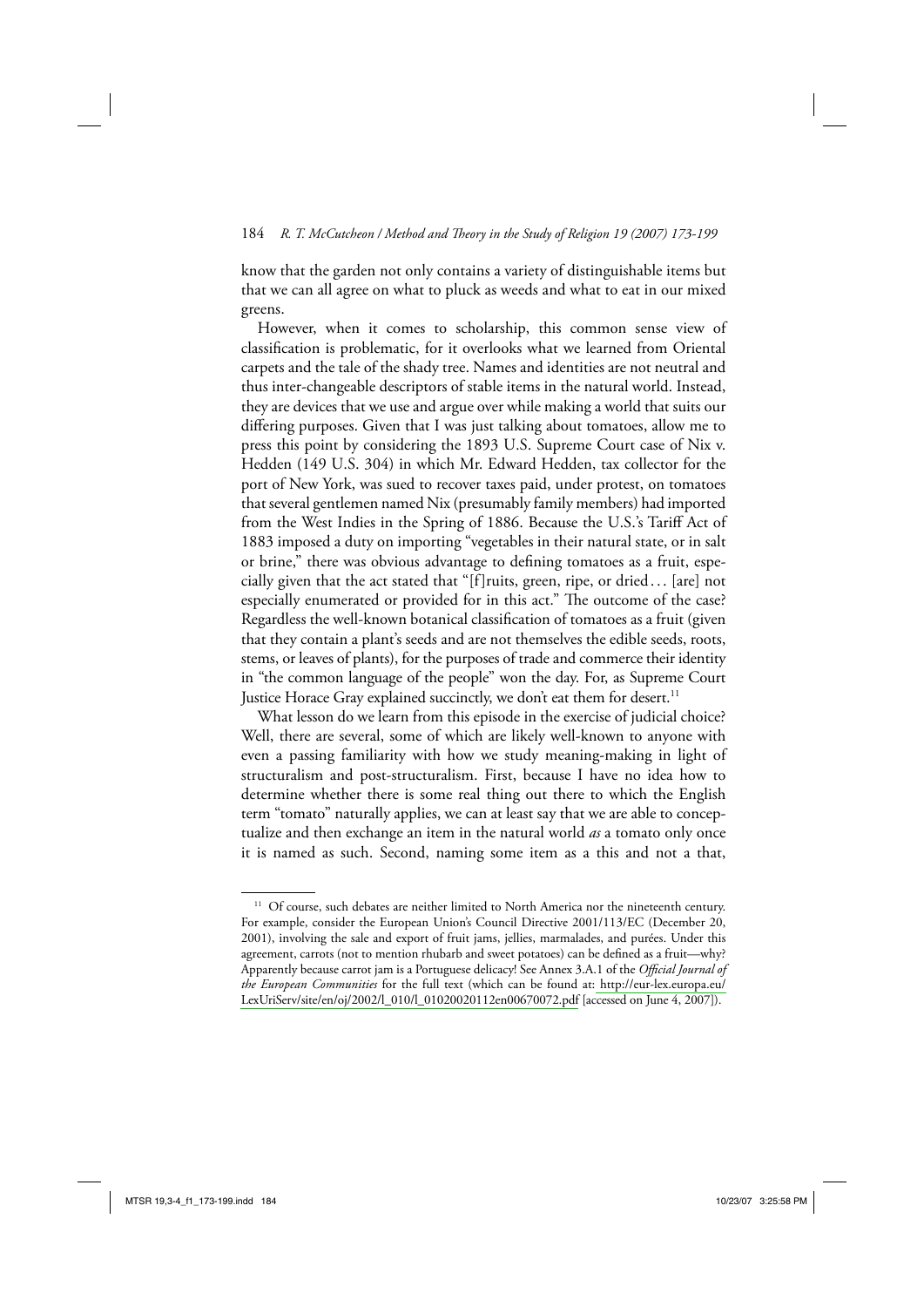(i.e., as a vegetable and not a fruit), requires a set of criteria to be used in simultaneously conceptualizing the item being identified as well as that which it is not (i.e., classification entails the establishment of relationships of similarity and difference). Third, practical interests (in this case, economic) drive this classification process (i.e., without the economic advantage to be had by re-classifying tomatoes as fruits I doubt that the Nixes would have pressed their case through the judicial system for seven years). Fourth, as evidenced by the fact that the tomato can be both vegetable *and* fruit, competing classification systems exist simultaneously; acts of classification therefore require additional sets of rules to determine which criteria to apply and when. For neither the common usage of tomatoes as a vegetable nor their technical, botanical definition as fruit are useful in determining when to classify tomatoes as vegetables and when to classify them as fruits. The important point, here, is that such determinations cannot be settled at the level of data but only at the level of interests, such as the criterion of economic interest that was introduced by the Court when it stated that its ruling was "for purposes of trade and commerce." From this we derive our fifth and final lesson: although seemingly concerned with deciding the fate of tomatoes, this court case (as with all such cases) was actually an exercise in the state's right to determine its own jurisdiction. That is to say, the case not only exemplified the right of the state to unilaterally determine its citizen's relationships to each other (through its levying of taxes to regulate their economic relations) but it also exemplified the state's unrivaled authority to settle any dispute that results from these forced relations. Deciding the fate of tomatoes (i.e., determining the relations of the Nixes to the state) therefore constituted one among many sites where the selfpolicing power of the state was exercised and—inasmuch as the plaintiff's lived with its verdict-legitimized.

# **III**

Apparently, then, classification is a lot more complicated than common sense tells us. Taking this into account, our work on the religious and the secular will have to keep in mind the historical nature and practical utility of our terms, no longer treating them as natural kinds. Instead, we must be open to scrutinizing the socio-political worlds and practical interests that the very existence of such a term as "religion" helps to make possible and persuasive. As well, our scholarship will no longer be able to spin nostalgic yarns, as did that lecturer on African religions, about a simpler, pre-colonial time comprised of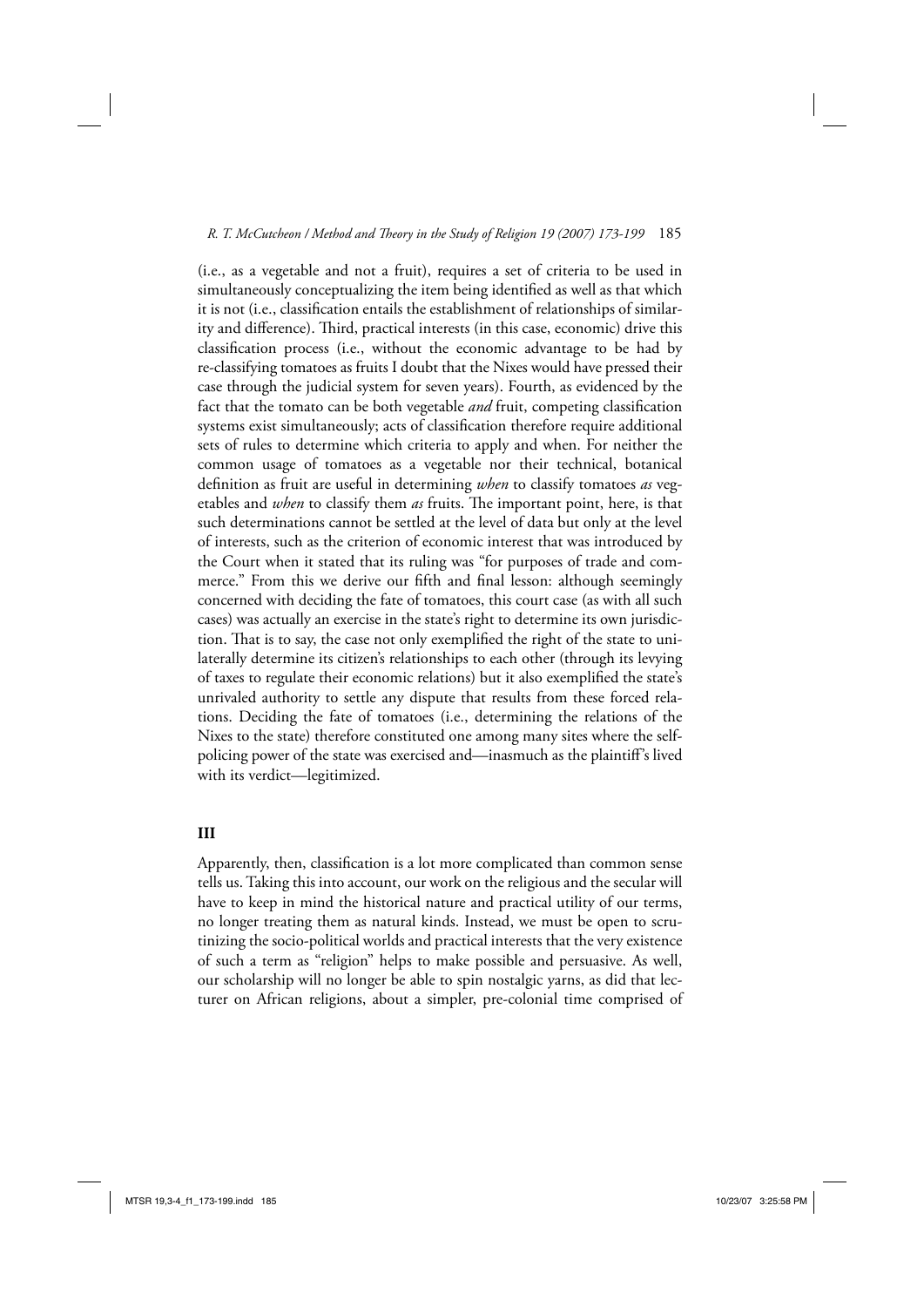undisturbed religious identities. Instead, it will have to be open to entertaining, that, as phrased by the French scholar, Jean-François Bayart, "the crystallization of particular identities... took place in the colonial period, under the combined (but possibly conflictual) action of the foreign occupiers, their autochthonous collaborators, and their adversaries" (2005: 88; emphasis added). As he then concludes: "Far from pre-existing the state, primordial groups, whether religious or ethnic... are the more or less poisonous fruit of the state itself" (emphasis added). Much as a discourse is but the sum total of a series of practices, Bayart argues that there are no authentic, pristine social identities that move through time or which can be violated by alien naming conventions. Instead, there are only a series of historically discrete strategies, always developed and deployed in situations of difference (possibly contest), for specific reasons and with practical effects, that work to establish and normalize this or that thing that we come to call an identity-strategies working in concert with, or against, those practiced in other locales.

The question for scholars is whether we will take all of this into account when studying not only distant and unfamiliar social practices but local and familiar ones as well, prompting us to be more methodologically selfconscious in our labors, studying how and for whom such strategies work, or whether we will simply adopt those that suit us-or at least the "us" that we each wish to be perceived as—thereby adopting the illusory but nevertheless useful identities that they make possible.

Now, I recognize that I have used the term "methodologically self-conscious" but without elaborating on it. When using this phrase, I have in mind the work of Jonathan Z. Smith: "The student of religion," he writes, "must be relentlessly self-conscious. Indeed, this self-consciousness constitutes his primary expertise, his foremost object of study" (1982: xi). Why? Because, as he memorably stated in the lines immediately preceding those that I have just quoted, "Religion is solely a creation of the scholar's study.... Religion has no independent existence apart from the academy."

Some have criticized Smith for apparently missing the fact that people other than scholars routinely talk about religion and act in ways that they themselves understand as religious-indicating to such critics that, despite his usual rigor, Smith overlooked that scholars are not alone in thinking that they have a monopoly when it comes to this term. But I think that such critics have missed his point entirely. On my reading, Smith is arguing that when used as a name for a universal, experiential trait which, due to the varying sites of its public expression, comes in a relatively small number of more or less stable forms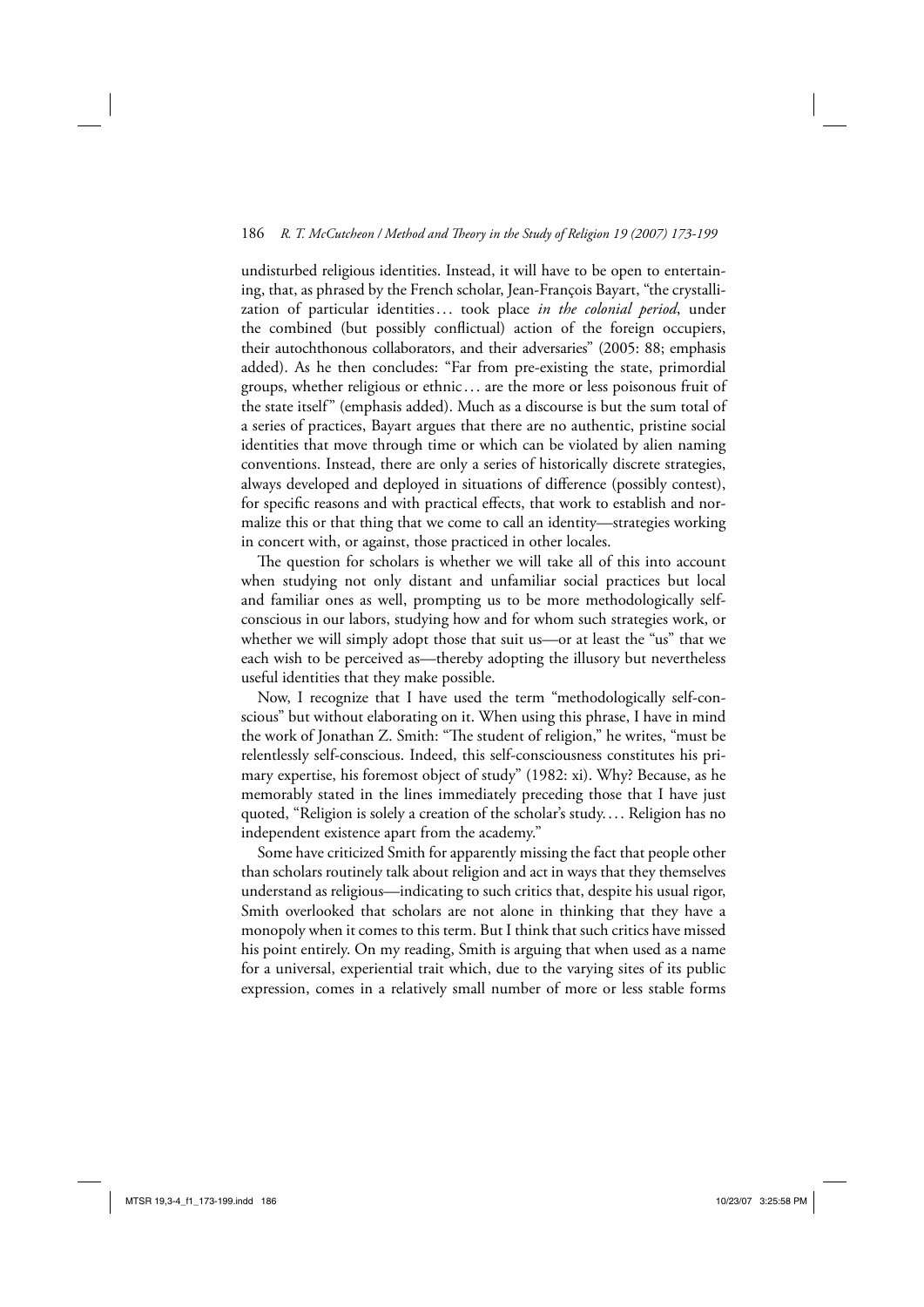(known today as "the world's religions"), then we have little choice but to conclude that the modern concept "religion"-complete with its emphasis on belief over behavior and experience over expression-was developed in that research laboratory we call the modern academy; it is an academy whose history parallels the movement from the so-called "the Age of Discovery" and "the Enlightenment," through the colonial era, and past the rise of the nationstate. For it is during this period that reconnaissance reports from abroad prompted Europeans intellectuals and administrators to confront human novelty of a magnitude previously unknown. The category "religion," for those reworking their society's epistemological and socio-political grids in light of these new Others, became a handy indicator of intangible likeness in the face of what seemed to be overwhelming empirical difference. For, much like authenticity's link to the challenges created by mass-produced Oriental rugs flooding the market, "[t]he question of the 'religions' arose in response to an explosion in data" (Smith 1998: 275). In fact, it was this explosion of data that led to what Tomoko Masuzawa (2005: 147-178) has characterized as the fissure in the once taken-for-granted European sense of its direct link to the ancient Greeks and Hebrews—a gap resulting from such novel developments as the philological studies of Sanskrit made possible by colonial contact. For, as Smith goes on to write: "Increased mastery of non-European languages led by the latter part of the eighteenth-century to a series of translations and editions of religious texts. Missionaries, colonial officials, and travelers contributed ethnographic descriptions. Encyclopedias of religions, lexica, and handbooks (the latter, frequently bearing the title 'History of Religions') were produced to organize these materials" (1998: 275).

As evidence of Europeans grappling with this newfound variety of human practice, we find in this era numerous debates, somewhat akin to debating the authenticity of rugs, but now on whether this or that newly discovered practice was civilized or not, was religious or not. Think no further than Durkheim's well known distinction of religion from magic: "Il n'existe pas d'Église magique" he famously wrote—"There is no Church of magic" (1995: 42). This example from Durkheim is particularly useful for us, since his distinction reinforces an earlier point concerning criteria of demarcation-in his case, the presence of an institution-being a product of preferences and *not* the result of mere generalization following disinterested observation of actual states of affairs. Demarcating religion from magic, much like distinguishing tomato-as vegetable from tomato-as fruit, is therefore not an innocent description; instead, it is another example of classification arranging the world to suit prior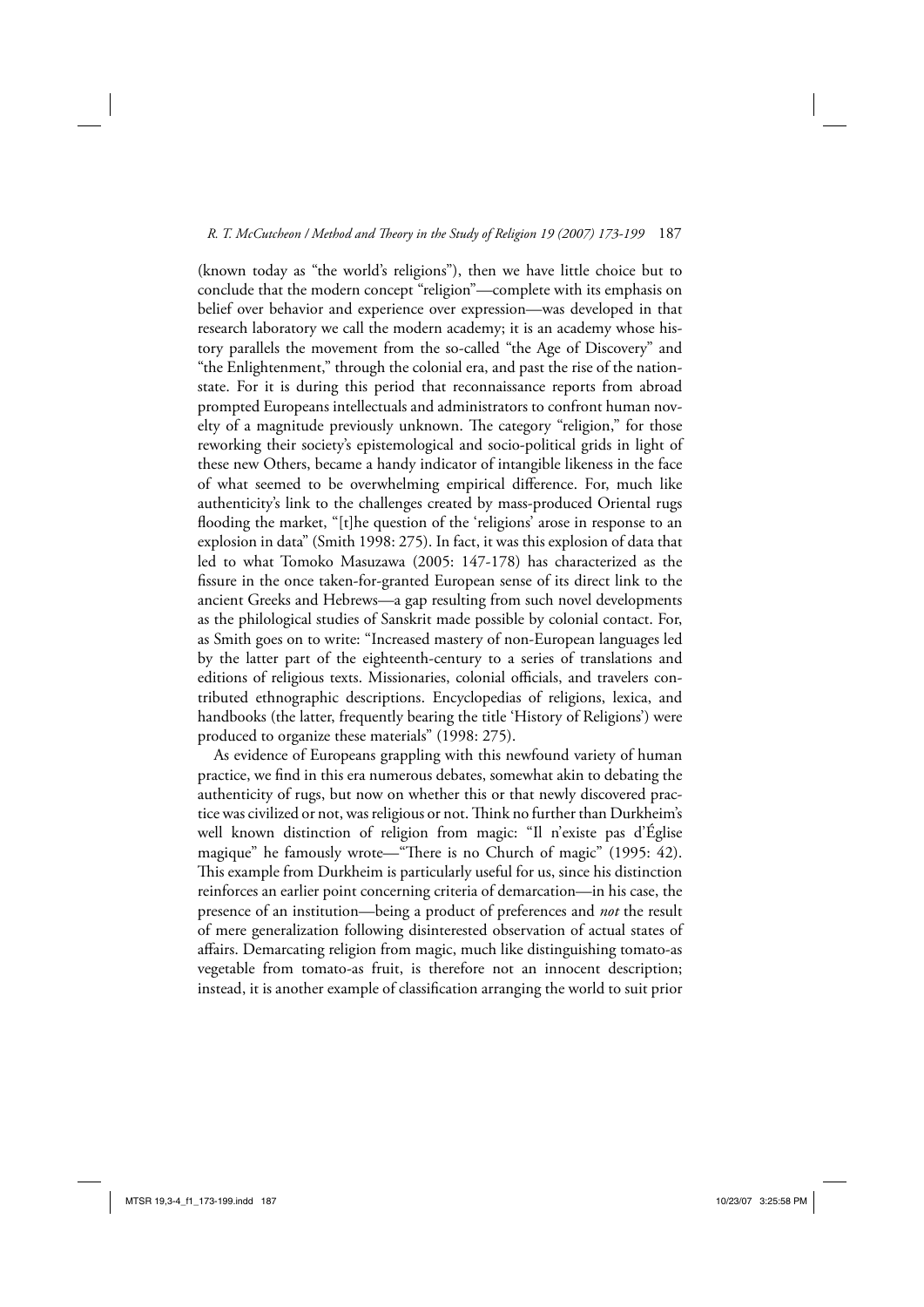preferences. For without Durkheim's interest in the social, much as the U.S. Supreme Court's interest in "the purposes of trade and commerce" directs its gaze, there would be no reason to use this criterion to distinguish one set of practices from the other (i.e., the religious from magical)—at least not in the way, and for the reason, that he does.

Throughout the period that we know as modernity, then, the category "religion" became a shorthand designation for the degree to which "they" were or were not like "us." If they were, then the question was just how much; but if they were not, then a number of designators was at hand for naming the new found alien peoples' beliefs, behaviors, and institutions: along with the already mentioned term "magic," such classifiers as apostasy, pagan, heathen, native, savage, uncivilized, and superstition come to mind.<sup>12</sup> Today, we might add cult, fundamentalism, and extremism to this list, not to mention terrorist (as opposed to freedom fighter) and regime (as opposed to government).

The category "religion," then, used as a designator of an intangible likeness shared across cultures is therefore just as Smith says: solely a creation of the modern scholar's study (read as both our methods as well as the space in which we carry them out), one situated in a world where-thanks to such innovations as cartography, sailing ships, trade routes, armies, and printing pressesthe prior, taken-for-granted economy of social affinity and estrangement was being shaken in a rather dramatic manner. That people around the world eventually adopted this category (as a result of explorers, missionaries, and soldiers who used this category arriving unannounced on their shores), such that now people worldwide routinely conceive of themselves as having an active, inner religious life that is distinguishable from their outer political activities, does not undermine Smith's point. Rather, it provides compelling evidence of the transportable utility of a distinction originally developed several centuries ago to address challenges to a specific set of identity claims. For if, as Douglas famously suggested, "our colonisation [sic] of each other's

<sup>&</sup>lt;sup>12</sup> This point is nicely made by Chidester in his historical study of comparative religion in colonial era southern Africa (1996). Unfortunately, much like some authors already cited, he recognizes the historical nature of our terminology while yet universalizing that to which it supposedly points, as in when he faults early colonialists' failure to "recognize the existence of indigenous religions in southern Africa" (xv). If "religion"-both word and concept- is part of a bundle of conceptual and social relations that we trace to early modern Europe, then "indigenous religions" is no longer a neutral descriptor, as it is often used by such scholars. Instead, it is an imperial move to project backward in time not only our local taxon but also the social interests that drive it and the social relations that it helps to make possible.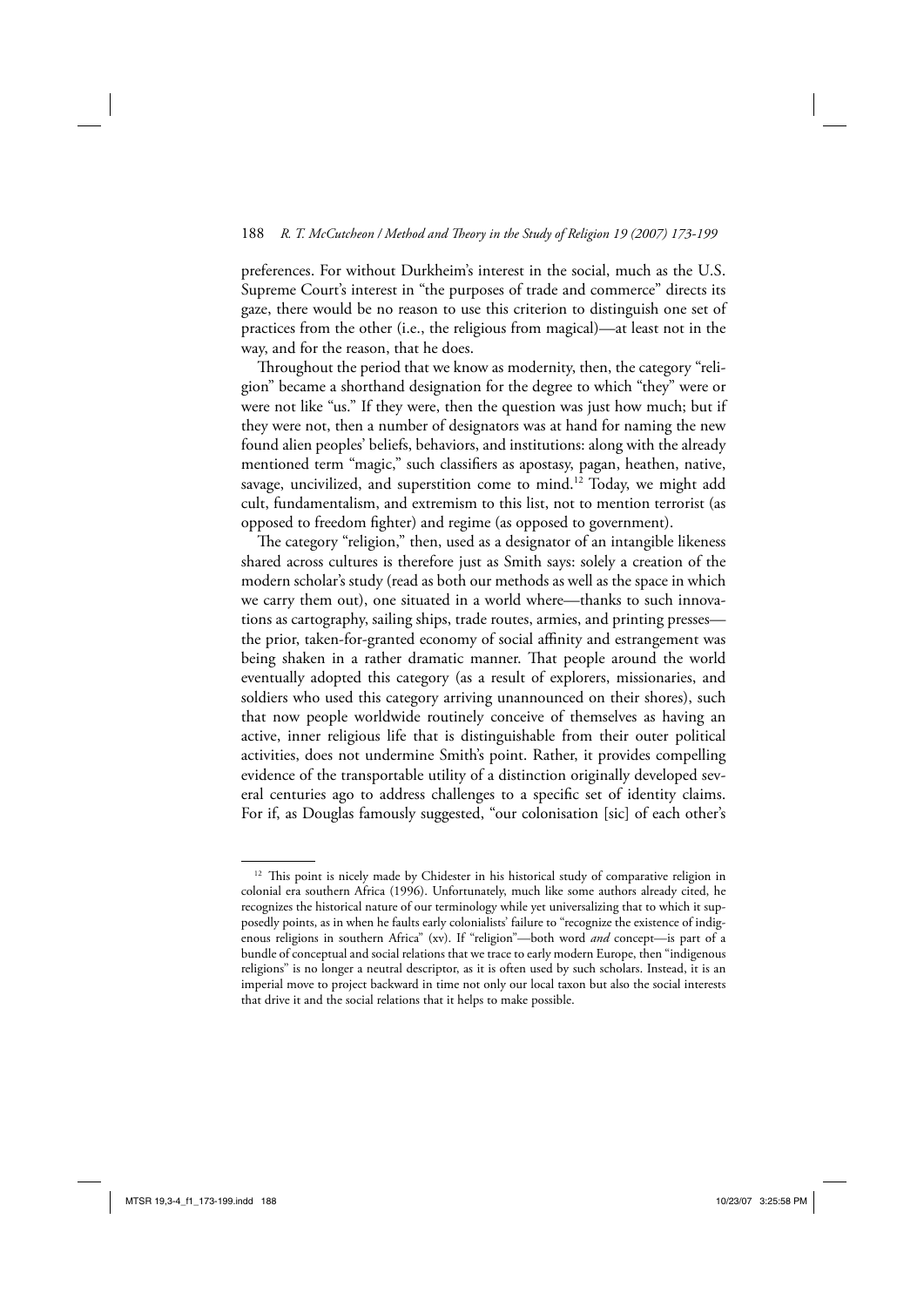minds is the price we pay for thought" (1999: ix), then the spread of this term, and the bundle of conceptual and social relations that comes with it, may turn out to be the price that we pay for the ability to think ourselves into a modern "we."

Unfortunately, the fact that the distinction between religion and politics, between private faith and public action, has been so useful for creating a certain type of social order in Europe and North America world over the past several centuries seems to have been forgotten. In using these distinctions in our scholarship as if they were neutral descriptors of universal states of affairs, found in the wild, we are therefore overlooking the fact that these concepts are social devices, driven by interests and attended by consequences; as the historian Constantin Fasolt has reminded us in his book, The Limits of History, peace in early modern Europe was "built on the distinction between public and private affairs." As he goes on to argue:

Conscience had fought with pope and emperor for control of the world. Both claimed universal rights. When both realized that victory was out of reach, they agreed to divide the spoils. And in so doing, they transformed themselves into the shape in which we have known them ever since: a conscience that makes no claims on politics and a politics that makes no claims on conscience. Conscience was recognized, but only as a private voice that had no right to public force, except indirectly, through peaceful debate. Augsburg's abstention from settling questions of religion by force was thus kept intact. But it was also made legitimate by a new distinction between politics and religion that had lain beyond the imagination of the sixteenth century  $(2004a: 137-8).$ 

Instead of keeping in mind "that our current practice is haunted by moral compromises made centuries ago" (Spiegel 2005: 12), and thereby recognizing that the faith/practice, belief/institution, and religious/political distinctions, from the seventeenth-century on, have been strategic contrasts - though their consequences were further reaching than the distinction between tomatoas-fruit and tomato-as-vegetable-our historical amnesia allows us to ontologize these tactical distinctions. The result is that we have turned them into commodities that can be exported to distant shores and distant times, as if all groups naturally manage issues of social affinity as we do. Much like the current young generation's inability to imagine a world without computers, scholars who see religion lurking around every cultural corner fail to imagine the category as our historical invention, helping us to satisfy our intellectual interests and to achieve our practical goals, thereby making it a crucial building block in our social world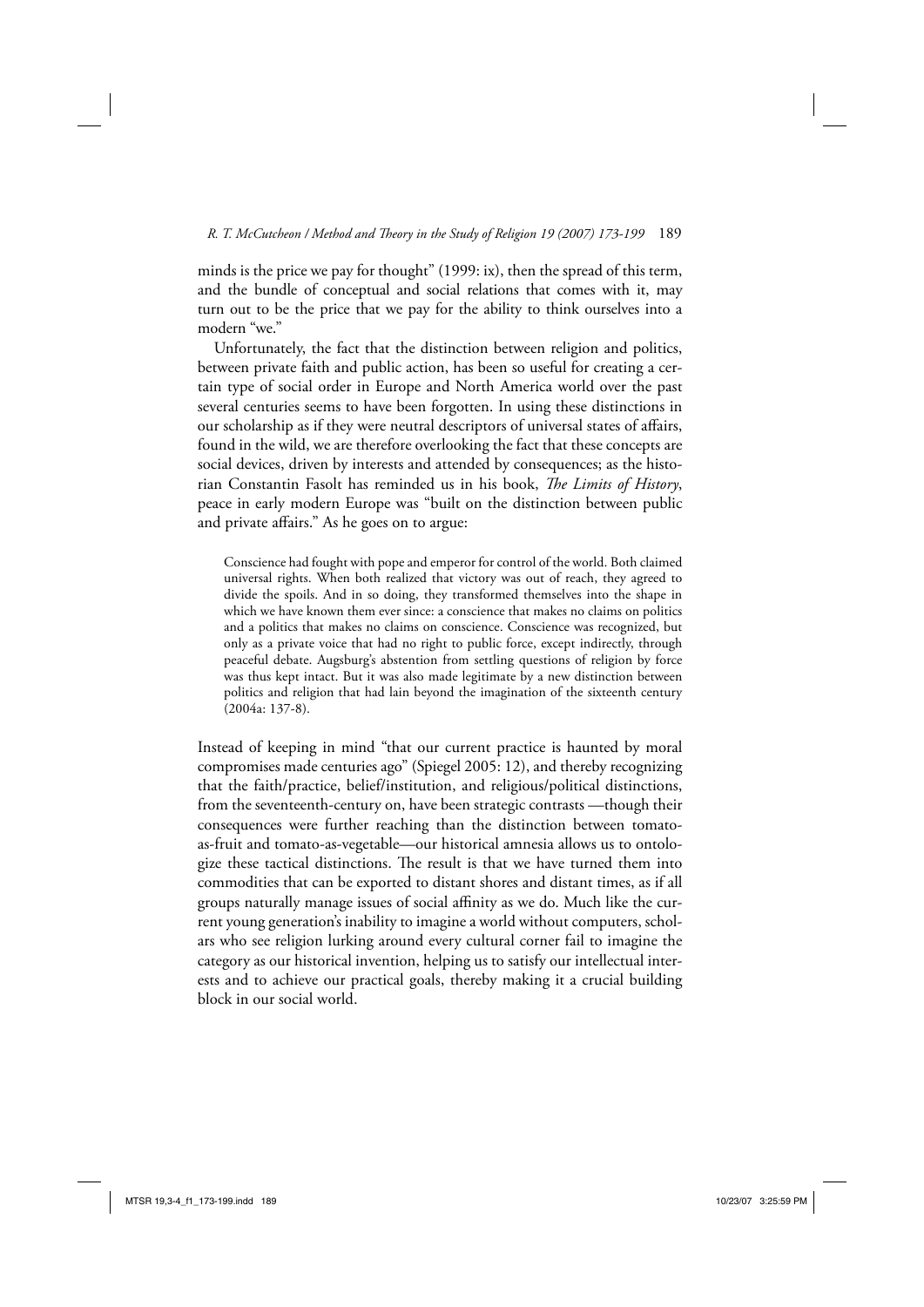#### $\mathbf{I}$

But how, specifically, does this conceptual pairing accomplish all this?<sup>13</sup> Well, consider once again the lecturer's thoughts on what she termed "authentic, pre-colonial African traditional religions." To begin with, we must recognize that her category was in unstated opposition to what we might term "inauthentic colonial importations." Now, if pressed, this lecturer would surely have to agree that she could provide no actual empirical evidence of either of these. That is to say, both are generalizations-ideal types, if you will-that exist only in discourse. To create these two things, she had little choice but to select (based on what criteria, we might ask?) from a variety of widely dispersed local practices to arrive at her list of, for example, the essential traits of the cosmos of traditional African religions. But, this is a cosmos not inhabited by any actual human beings, since no group of people engage in all those things judged to be essential to this cosmos.

Having created these binary types, they can now be used to mark a discursive boundary of a structure that manages the various items that constitute actual historical existence. That is, the distinction between original and subsequent, between pre-colonial and post-colonial, establishes the limits of a grid, much like the white lines that re-constitute a generic and limitless space as an ordered and delimited domain that we call "tennis court." Within these mutually agreed upon, yet arbitrary, limits a game can therefore be played, inasmuch as a series of relationships of "more or less" can now be established, allowing us to argue over whether the ball was fair or foul. Borrowing a page from Wittgenstein, we could easily move not only from games to language (after all, my own meaning is nothing but the result of our playing within the arbitrary yet agreed upon rules that we know as grammar and vocabulary) but also to social groups, whether small, such as the family, or large, such as the nation-state. Once the arbitrary limits are established—either by persuasion or coercion-discourse can then take place, identities conceived, comparisons entertained, and judgments made.

Which brings me back to the category "religion:" recalling Fasolt's comments on the crucial social management role played by this designator a few hundred years ago-when long established distributions of power and iden-

<sup>&</sup>lt;sup>13</sup> See the Preface, Introduction, and last chapter of McCutcheon 2003 on the manner in which the invention of privacy—whether architectural, as in a private room, or psychological, as in the private self-can be understood as a strategic political device for managing dissent while simultaneously projecting the image of social harmony. These themes are then elaborated in McCutcheon 2005.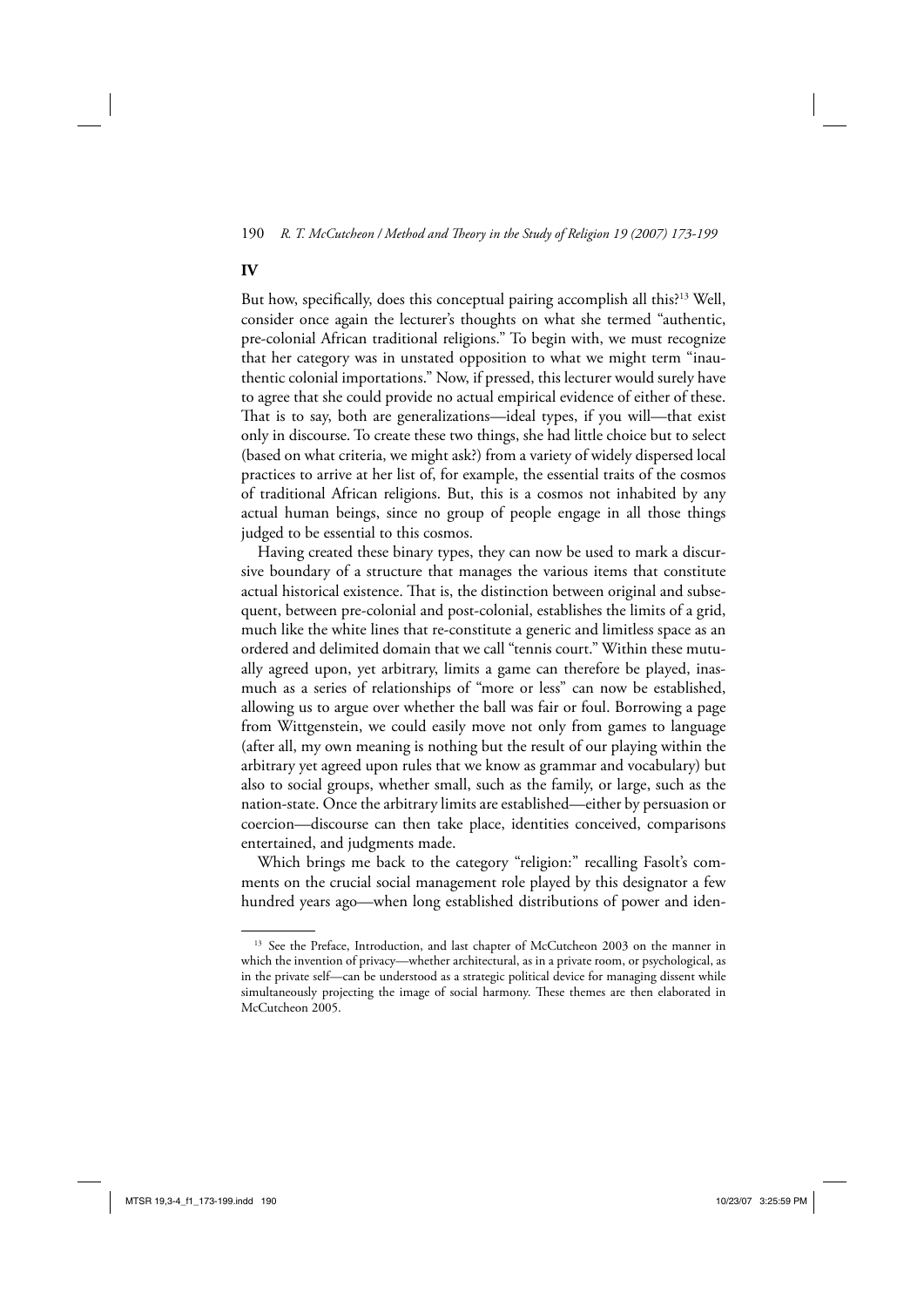tity, along with the conventions that authorized them, were up for grabs all across Europe,—I suspect that the modern invention of "belief" and "practice" and "the sacred" and "the secular," continue to play a central role in regulating that high stakes game that we call modern identity. For the concept "religion," in naming that which is understood to be both universal and ineffable, when paired with the concept "politics," identifying that which is particular and tangible, establishes an always useful structure capable of regulating the many social differences that jockey for any group's attention, energy, and resources—especially those large scale groups we call nation-states, in which common identities are presumed to unite their millions of citizens, all of whom also identify themselves with a variety of differing (often competing, sometimes contradictory) sub-groups.

I say that this discursive pairing is always useful—and thus is easy to keep on our minds—because the goal posts of this particular game are, as already stated, ideal types that inhabit discourse and can thus be applied in virtually any situation. For the historical world of public particularity that goes by the name of "the secular" is populated by far too many discrete items for the concept secular ever to be useful in any act of signification-for secular names a cacophony of unregulated stimuli, somewhat akin to white noise. And as for the term "religion"? Well, ask anyone who has tried to define it and you'll learn that its utility is linked to its inability to be defined—much like someone telling you, "I can't quite put it into words"—making it applicable to virtually any situation yet meaningless, because it has no agreed upon limits. So, when juxtaposed to the infinite particularity of what we classify as the political world, that which goes by the name of religion turns out to be our version of the utterly empty-and, because of that, the immensely useful-French phrase, "Je ne sais quoi." In the midst of saying nothing, it seems to say everything.

So, whereas "the secular" says far too much (i.e., is over-determined), "the sacred" says far too little (i.e., is under-determined). Whereas one category is too full the other, as termed by Ernesto Laclau (1996), is an empty signifier.<sup>14</sup> On their own, they are therefore useless concepts; but, when used as a binary pair, they set malleable limits that make almost anything possible to say. Religion and politics, sacred and secular, therefore function in much the same fashion as that old nursery rhyme which illustrates co-dependency so well:

<sup>&</sup>lt;sup>14</sup> For example, as phrased by Sullivan, "[t]here is no accepted legal way of talking in the United States about the vast array of religious beliefs and practices that are represented" (2005: 100). While for some this may seem to be a shortcoming of U.S. law, according to this paper this is necessarily the case.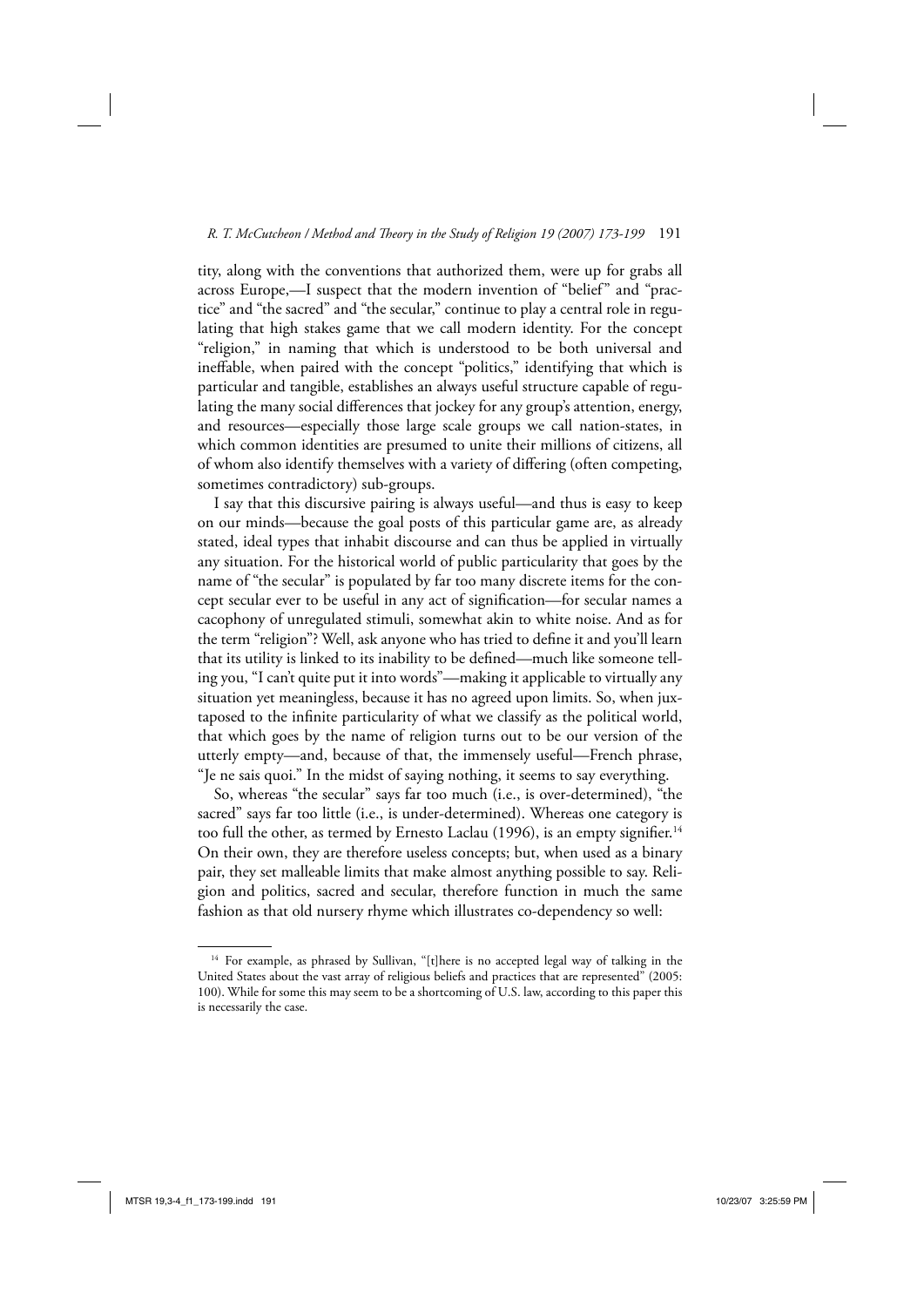Jack Spratt could eat no fat, His wife could eat no lean. And so, between the two of them They licked the platter clean

On their own, the under-determined husband and over-determined wife would each be destined for tragedy, but when working in concert, "they licked the platter clean." As for our pairing of the sacred and the secular, what lies between their coordinated use? None other than the idea of the largest social formation we've yet come up with: the nation-state, with its regulating conventions (e.g., the police, the courts) that are used to negotiate the ever changeable limits of novelty and tradition, affinity and estrangement. They do so not only by defining certain items as more vegetable than fruit, but also as more allowable than prohibited, more private than public, more religious than secular-simply put, more empty, more inconsequential, more tolerable, and therefore in less need of governance, or more full, more consequential, more intolerable, and thus in greater need of regulation.<sup>15</sup>

### $\mathbf{V}$

If we wish to take all of this seriously, focusing our studies on the role of such techniques in making specific types of meaning and identity possible, how can we rethink our field and the issues that catch our attention? To take but one historical example, consider how we might go about studying Thomas More and William Tyndale's famous debate, in the early 1530s, over the significance of the "Lord's Day." For those familiar with this episode, More strongly disagreed with the reformist Tyndale's complete dismissal of the notion of sacred

<sup>&</sup>lt;sup>15</sup> This helps us to understand why the liberal democratic nation-state so easily grants freedom of belief, or conscience, to its citizens; for despite the common sense view that ideas and beliefs are substantive items in the real world, they are immaterial, ineffective, and thus freely entertained. After all, ideas do not think themselves into existence (as phrased in Braun [forthcoming]); for this reason they can largely be exchanged without regulation, which is more than we can say for the bodies and associations needed to think such ideas into existence and put them into practice. As evidence, consider the U.S. Supreme Court decision from 1878, Reynolds v. U.S. (98 U.S. 145), in which Mr. Reynolds's belief in polygamy was not at issue; rather, it was his practice of it—despite being a sincere Mormon—that was outlawed. Making reference to this earlier decision, Justice Antonin Scalia, in a decision against the religious use of peyote (a prohibited hallucinogenic), wrote: "we have never held that an individual's beliefs excuse him from compliance with an otherwise valid law prohibiting conduct that the state is free to regulate" (Employment Division v. Smith 494 U.S. 872 [1990], 878-9; emphasis added).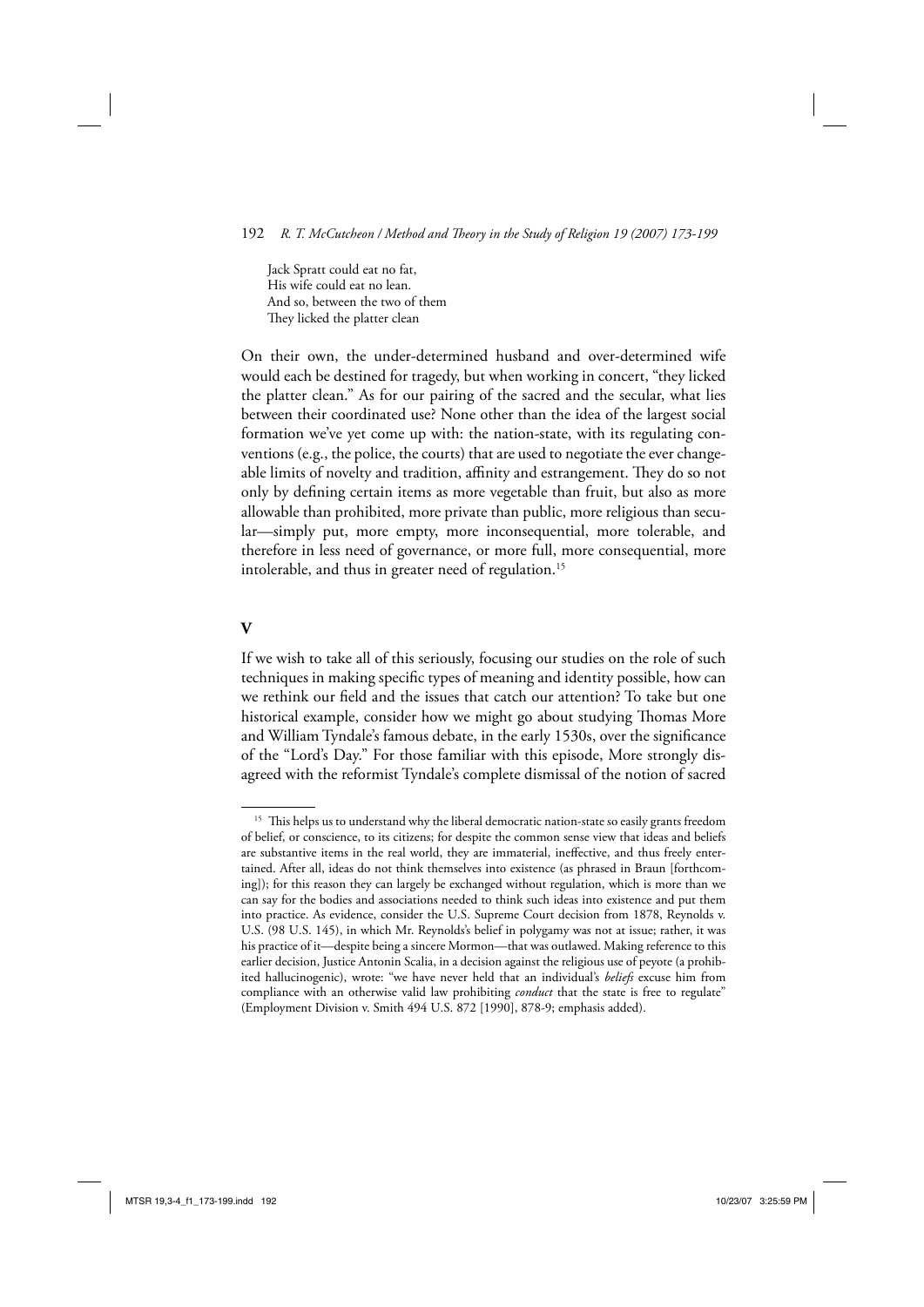time as possessing an intrinsic quality. In the controversy that originally arose over Tyndale's 1525-6 English translation of the New Testament, "the Protestant Tyndale [much as with such other reformers as Calvin, Zwingli, and Luther,] went so far as to say that any day of the week could serve as the 'Lord's Day" (Sommerville 1992: 34; see also Walsh 1980: 80). Of course, these and other such reformist views were not looked upon favorably by many who were still in authority; after eventually being captured in Antwerp, where he was then residing after fleeing Britain, and then convicted of heresy, Tyndale was strangled and burnt at the stake, near Brussels, in October of 1536.

What do we, as scholars, make of this debate over the calendar? Although it might strike some as a minor episode among far more influential historical events, the question is worth posing, for the early sixteenth-century More/ Tyndale controversy provides an early and discrete example of the sort of institutional differentiation that we eventually come to know as modernity.<sup>16</sup> So the question is whether we have here an example of a formerly homogenous religious worldview being split asunder by the newly creeping vines of secularism, or whether there is a more productive way to study this episode. If scholars adopt the former, then they will concern themselves with determining what really ought to constitute the political versus the religions, combing through archives to figure out if the shady tree really was the locale of the Swazi King's debate, intent on determining whether St. Mark's day (April 25) really ought to be an occasion for a fast rather than a feast (a switch to the latter happened in Britain by proclamation on July 22, 1541 [Sommerville 1992: 35]). That is, in studying the More/Tyndale debate, many will undoubtedly adopt one of the two opposing viewpoints on the sanctity of the Lord's Day (whether pro or con) and, using it, examine the adequacy of the other.<sup>17</sup>

I suggest that we can do better. Recalling Bruce Lincoln's wise advice in his "Theses on Method" to avoid allowing subjects "to define the terms in which they will be understood" (1996: 227), we should instead see this contest over the calendar as but one local skirmish in a far larger contest that eventually marked the rise of one social formation and the simultaneous decline another

<sup>&</sup>lt;sup>16</sup> I borrow the phrase "institutional differentiation" from Sommerville (1992: 5).

<sup>&</sup>lt;sup>17</sup> This same comment could also be made concerning the recent bestselling English publications that adopt an atheistic stance in the study of religion (e.g., books by such authors as Richard Dawkins [2006], Daniel Dennett [2006], Sam Harris [2004, 2006], and Hitchens [2007]). Failing to see "religion" as nothing but a name representative of a bundle of relations that sets apart certain social practices, such authors mistake it for a substantive item in the real world that is to be contested on logical or evidentiary grounds.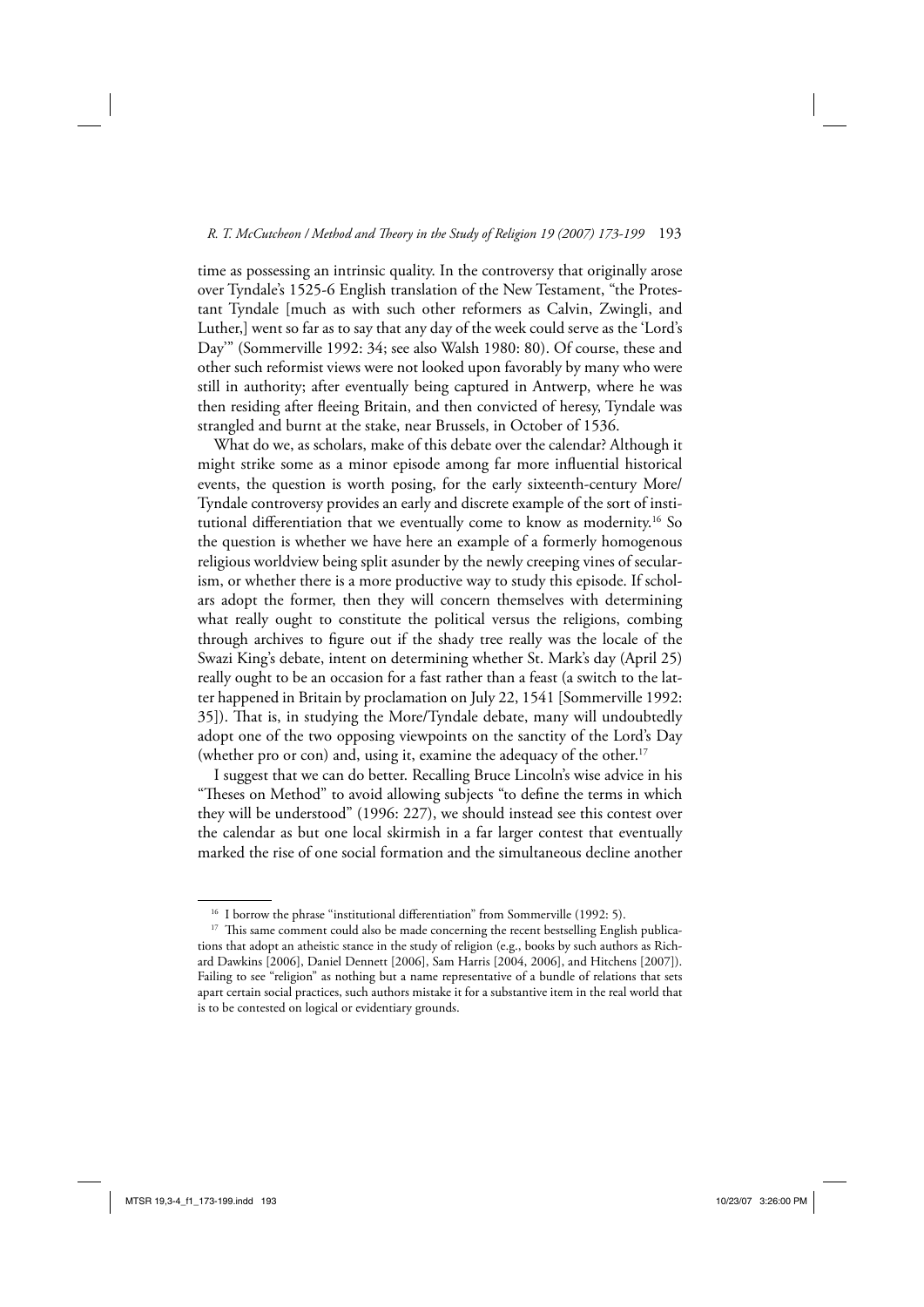in early modern Europe. If this is how we proceed, then, recalling both Lincoln and Durkheim, we will note that, regardless what the participants may have (quite sincerely, no doubt) believed about the inherent value of this or that day-this or that place, this or that person, this or that text or practicein this episode we find social actors tactically using rhetorics of sanctity and autonomy to distinguish self from other and, in the process, to contest social interests and attachments, thereby policing the limits (i.e., "set apart and forbidden") of otherwise dynamic identity. Adopting this alternative approach, we will no longer reproduce, and thereby authorize, those rhetorics and selfunderstandings, and we will no longer understand Protestantism and Catholicism as religions that were somehow separate from the practical world in which power and privilege were being re-negotiated. Rather, we will redescribe them, both then and now, as being nothing more or less than rival mass movements, each vying for influence by appealing to a delimited set of strategies foremost among which being their member's self-classification as above the political fray (i.e., religious, pious, holy, faithful, etc.).<sup>18</sup>

Such a shift in theoretical orientation will have wide ramifications. For example, we will cease referring to the often cited pre-modern split between Pope and Prince as if the one was holy whereas the other worldy. Instead, the two are now understood as inescapably worldly, though naming two distinguishable systems of order, driven by different sets of social interests and attachments, each seeking control over the same generic domain. What's more, a term such as "Church" will now merely name some of the sites of governance in the early modern period—one among a number of institutional arrangements—which all sought to extend a set of socio-political interests by means of identifiable rhetorics and specific types of regulation. And what we commonly refer to as the sixteenth-century "Wars of Religion" will now be seen as a phenomenological category used by historic actors (and uncritically adopted by subsequent generations) to name a conflict over competing systems of order that realized different practical attachments in pre-modern Europe. Naming

<sup>&</sup>lt;sup>18</sup> Sullivan signifies this difference by using the lower case—protestant and catholic—to name "a set of political ideas and cultural practices that emerged in early modern Europe and after the Reformation," as opposed to the upper case version of each term to refer to the more "narrow churchy sense" (2005: 8). While this distinction may appear handy, from the point of view of this paper these two versions of the terminology are distinguishable inasmuch as the lower case constitutes the analytic level of classification whereas the uppercase is the phenomenological. That is to say, if, instead of occupying its own unique (i.e., sui generis) domain, religion is simply a name given to certain social practices, then a term that identifies the "political ideas and cultural practices" needs no supplement (i.e., one that names a supposedly religious dimension).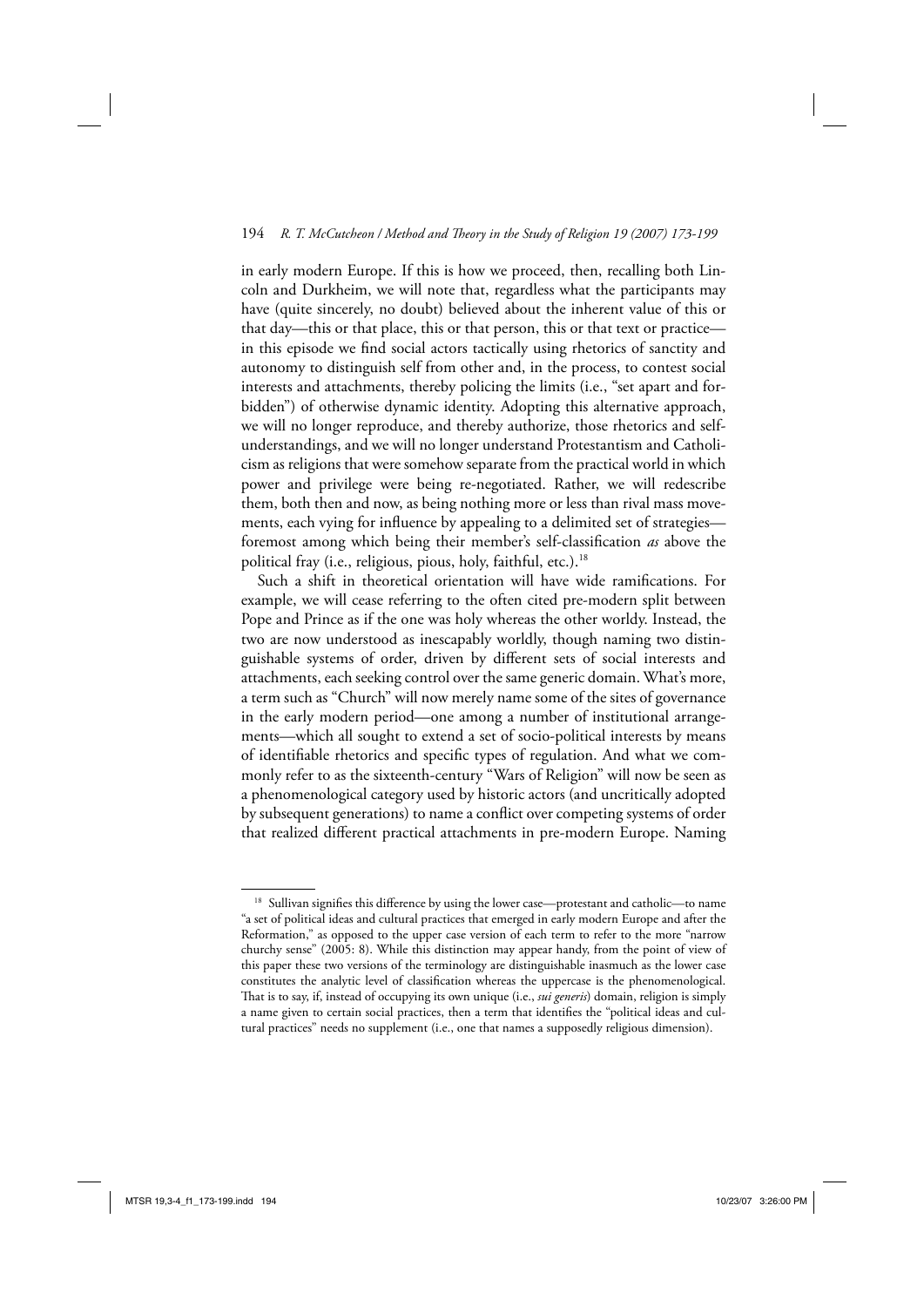them wars over "religion" was (and continues to be) a handy way of packaging and thereby managing the conflict. Only by self-consciously making such changes will we ensure that our scholarship steers clear of unreflectively reproducing participant interests and self-understandings; after all, for scholars of the social, there's nothing religious about religion.

As a final example of what scholarship on religion-or, better put, scholarship on the manner in which the relationship between "sacred" and "secular" are used to negotiate the limits of group identity-might look like, I return to the work of Smith. Specifically, I have in mind his analysis of two separate U.S. Supreme Court judgments in his essay, "God Save This Honourable Court: Religion and Civic Discourse" (2004: 375-390)—decisions concerned with determining whether practices were religious or secular, i.e., allowable or disallowable.

The first case, dating from 1993, was The Church of Lakumi Babalu Aye, Inc., and Enesto Pichado v. City of Hialeah (508 US 520), and revolved around the Florida city's attempt to outlaw the Santeria practice of animal sacrifice. The second, from 1984, was Lynch v. Donnelly (465 US 668), which focused on whether a nativity scene, erected outside a shopping center by the city of Pawtucket, RI, constituted a religious display (if so, it would violate the US Constitution's ban on the government "respecting the establishment of religion"). Smith focuses not on the content of the practices to assess the Court's judgment but, instead, examines the logic used by the Court to navigate the allowable, thereby making plain how strategies of familiarization (in the former case) and defamiliarization (in the latter) were employed to police the limits of the group (i.e., the behaviors allowable within the U.S. nationstate). In the case of the initially outlawed Santeria practices, what struck the Hialeah town council as dangerous and unlawful instead struck the Court as sufficiently alike those practices and beliefs already acknowledged in the US to be safe and allowable (e.g., those known as Roman Catholic). In the case of city's nativity display outside the shopping center, the fact that it was erected using public funds but as part of a shopping district and during the busiest time of the shopping year, and that it included a variety of so-called traditional and non-traditional elements (e.g., a talking wishing well), prompted the Court to see it as sufficiently *unlike* those practices it normally regulates as "religious" and which it usually sets apart from the public realm, thereby enabling the Court to-as Smith phrases it-agree with a native informant (i.e., a professor of Philosophy from the University of Rhode Island) who described the display as merely "engender[ing] a friendly community of goodwill in keeping with the season" (Smith 2004: 385; quoting the Court's expert witness who was cited in the decision).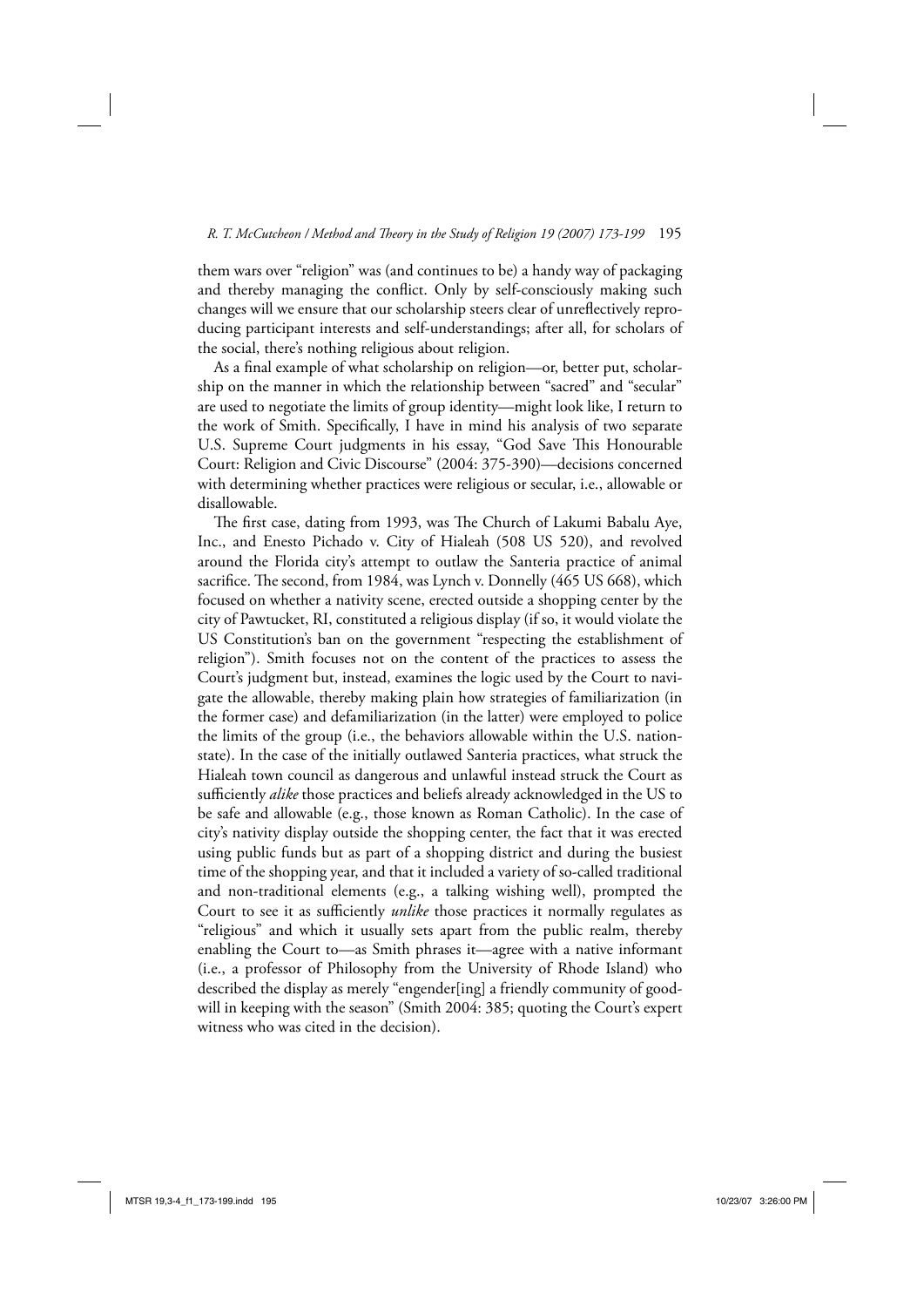Thus, from a point where the boundary of the group (i.e., of the normal, the safe and the acceptable) is under contest, the Justices in the two cases were able to extend free exercise rights already enjoyed by some group members to a new sub-group (so long as their practices were classed as "religious" and thereby carried out in private, of course), while they allowed the particular beliefs, practices, and institutions of the culture's dominant group to be further established. (To rephrase, although one Court decision deemed them allowable, it seems unlikely that a Santeria ritual display could be prominently erected, with city funds, outside a shopping mall at the height of one of their holidays.) In these two decisions we see that—much as in a carpet dealer relying on authentic/fake to exert some control over a busy economy of valuethe Court strategically used both the private/public and the religious/ socio-economic distinctions to control the obviously hectic economy of identity.<sup>19</sup> For classifying a marginal sub-group's behaviors as religious and therefore private enabled the majority to tolerate (because it could isolate and control) what it understood to be foreign practices, while classifying a central sub-group's no less local, interest-driven behaviors as social and economic allowed its members to continue to put their own identity into practice in a relatively unhindered and widely distributed manner. The result is that a particular type of nation is made possible, one that normalizes some interests and identities while bracketing and thereby tolerating others. It is in precisely this manner that "[t]olerance discourse masks the role of the state in reproducing the dominance of certain groups and norms" (Brown 2006: 84).<sup>20</sup>

The point? Religion, like tomatoes being defined "for the purposes of trade or commerce," is, in this case, what the Justices make of it. The interesting thing to study, then, is not what religion is or is not, but the "making of it" process itself—whether that manufacturing activity takes place in a courtroom or is a claim made by a group about their own behaviors and institutions. What therefore makes Smith's redescriptive work stand out is how he avoids adopting the terms in which people understand themselves-terms which

<sup>&</sup>lt;sup>19</sup> Bowen (2007: 43-8) offers a compelling example of how local French government worked with the concepts of private and public to allow so-called religious (i.e., Muslim) symbolism in seemingly public cemeteries (where such symbolism is apparently outlawed). Whether this solution to the issue of competing social interests and identities is pleasing to all is, of course, not the point of interest for the scholar of classification. Rather, the artful use of categories and definitions that might otherwise strike users as static and stable is the topic of interest.

<sup>&</sup>lt;sup>20</sup> Concerning the political role of using the study of religion to promote inter-religious dialogue and mutual understanding, see McCutcheon 2001.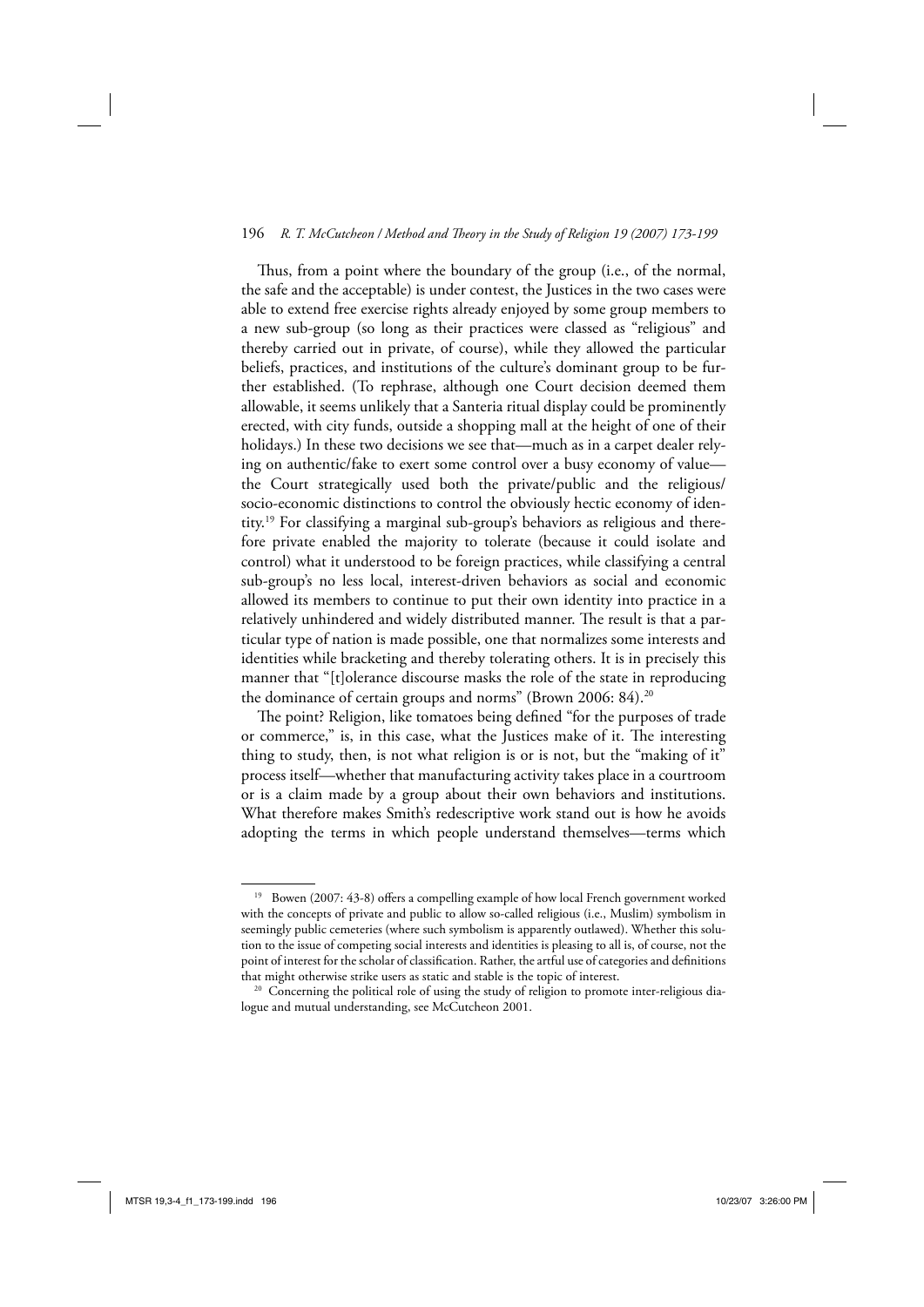they use to negotiate the limits of self and other, us and them. Instead, he studies their choices, and the manner in which they attempt to regulate the limits of identity and social significance. Therefore, instead of studying identity, value, or truth-topics dear to many who think of themselves as scholars of religion—Smith shifts the ground and, in doing so, does just as Douglas recommended: "studying the classifications by which people decide if an action has been done well or badly, whether it is right or wrong" (1999: vii), which amounts to what Bower characterizes as an anthropology of public reasoning  $(2007; 3).^{21}$ 

## $\mathbf{V}$

So what's the moral of this tale? As a scholar of social classification, I see no reason to assume, as do many of the people that I happen to read, that the categories "religion" and "politics," or "sacred" and "secular," refer to actual qualities in the real world. Instead, they are nothing more or less than codependent, portable discursive markers whose relationship we can date to a specific period in early modern Europe, and whose utility continues to this day-for evidence, look no further than ongoing debates on which form of Islam is authentic and religious versus derivative and political (see McCutcheon 2005). Developing just such a self-consciousness in our use of the categories that we have invented, distinguishing those that are phenomenological and descriptive from those that are analytic and redescriptive, strikes me as one of the more important pieces in the methodological puzzle in front of those trying to go beyond secularism in their studies of religion.

In conclusion, let me say that my hope is that readers see the application of my wandering examples to the question at hand. For if the late Mary Douglas could convince so many of us that the distinction between soil and dirt told us nothing essential about the matter being classified, and if the late Edward Said could convince so many of us that the distinction between Orient and Occident told us nothing essential about the groups being classified—but, instead, that both sets of distinction were, much like distinguishing between the war's various phases, evidence of prior preferences being put into practice-then I don't see why we cannot understand such distinctions as church/state, private/ public, and sacred/secular as socio-rhetorical devices that have stayed on our

<sup>&</sup>lt;sup>21</sup> For a more detailed description of Smith's work, see McCutcheon 2006.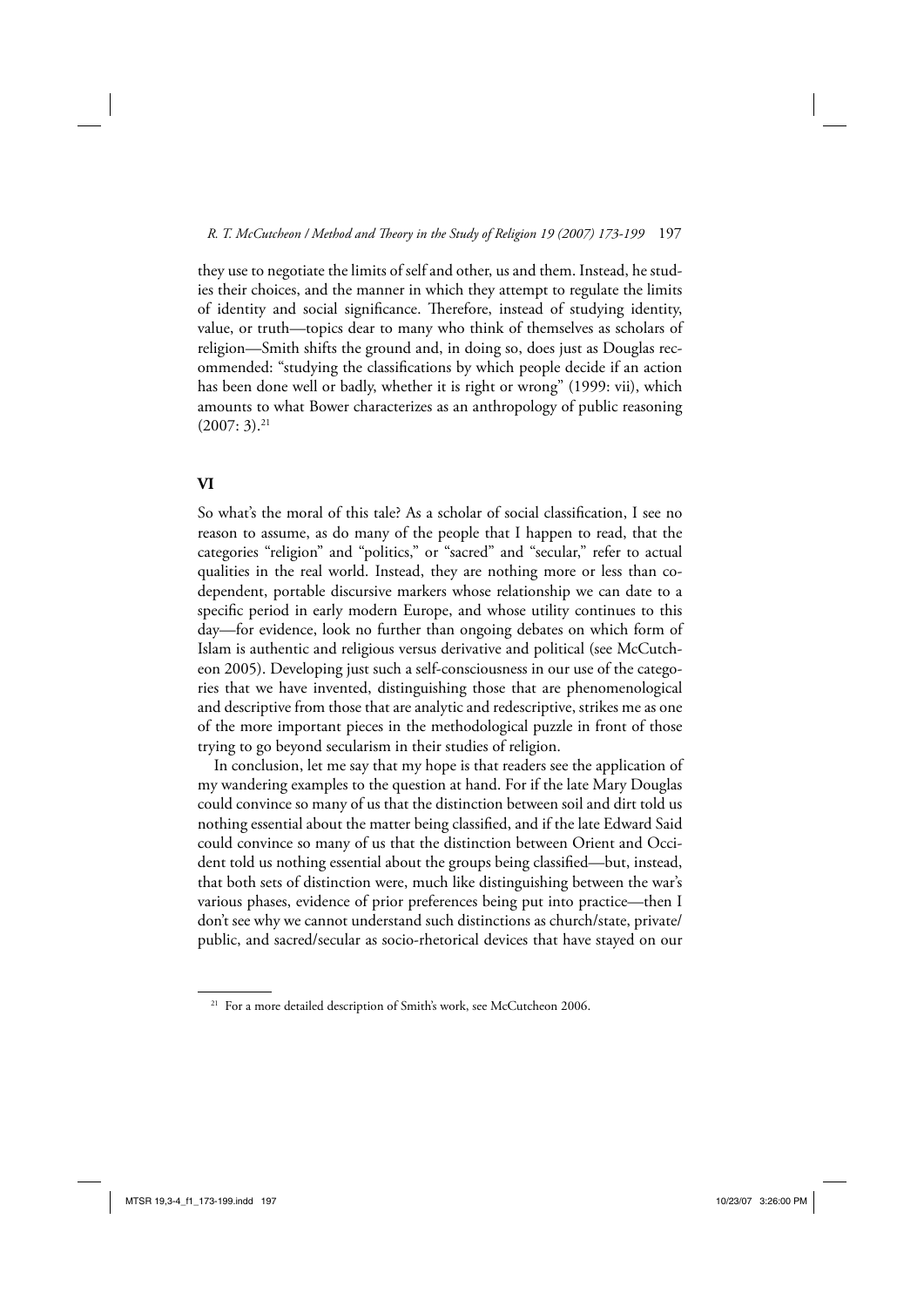minds because they continue to prove so useful to a variety of groups over the past several hundred years, all of which have tried to regulate-to divide and rule—their highly competitive economies of signification.<sup>22</sup>

## **References**

- Allawi, Ali A. (2007). The Occupation of Iraq: Winning the War, Losing the Peace. New Haven, CT: Yale University Press.
- Arnal, William E. (2000). "Definition," In Willi Braun and Russell T. McCutcheon (eds.), Guide to the Study of Religion, 21-34, London, U.K.: Continuum.
	- (2001). "The Segregation of Social Desire: 'Religion' and Disney World," Journal of the American Academy of Religion 69/1: 1-19.
- Asad, Talal (2003). Formations of the Secular: Christianity, Islam, Modernity. Stanford, CA: Stanford University Press.
- Bayart, Jean-François (2005) [1992]. The Illusion of Cultural Identity. Steven Rendall et al. (trans.). Chicago: University of Chicago Press.
- Bowen, John R. (2007). Why the French Don't Like Headscarves: Islam, the State, and Public Space. Princeton: Princeton University Press.
- Braun, Willi (forthcoming). "Introducing Religion." In Willi Braun and Russell T. McCutcheon (eds.), Introducing Religion. London: Equinox Publishers.
- Brown, Wendy (2006). Regulating Aversion: Tolerance in the Age of Identity and Empire. Princeton: Princeton University Press.
- Certeau, Michel de (1988). The Practice of Everyday Life. Steven Rendall (trans.). Berkeley: University of California Press.
- Chidester, David (1996). Savage Systems: Colonialism and Comparative Religion in Southern Africa. Charlottesville: University Press of Virginia.
- Danner, Mark (2006). "Iraq: The War of the Imagination," The New York Review of Books 53/20 (December 21): 81-88, 94-96.
- Dawkins, Richard (2006). The God Delusion. New York: Houghton Mifflin Co.
- Dennett, Daniel (2006). Breaking the Spell: Religion as a Natural Phenomenon. New York: Viking.
- Douglas, Mary (1999) (1975). Implicit Meanings: Selected Essays in Anthropology. 2nd ed. London: Routledge.
- Durkheim, Emile (1995) (1912). The Elementary Forms of Religious Life. Karen E. Fields (trans.). New York: The Free Press.
- Fasolt, Constantin (2004a). The Limits of History. Chicago: University of Chicago Press.
- (2004b). "Separation of Church and State: The Past and Future of Sacred and Profane." Unpublished paper presented at the Fourth National Conference of the Historical Society, June 3-5 (http://home.uchicago.edu/~icon/pub/separation.pdf [accessed June 15, 2007]).

Harris, Sam (2004). The End of Faith: Religion, Terror, and the Future of Reason. New York: W. W. Norton Co.

<sup>(2006).</sup> Letter to a Christian Nation. New York: Alfred A. Knopf.

<sup>&</sup>lt;sup>22</sup> My thanks to Willi Braun for very helpful suggestions on an earlier draft of this paper.